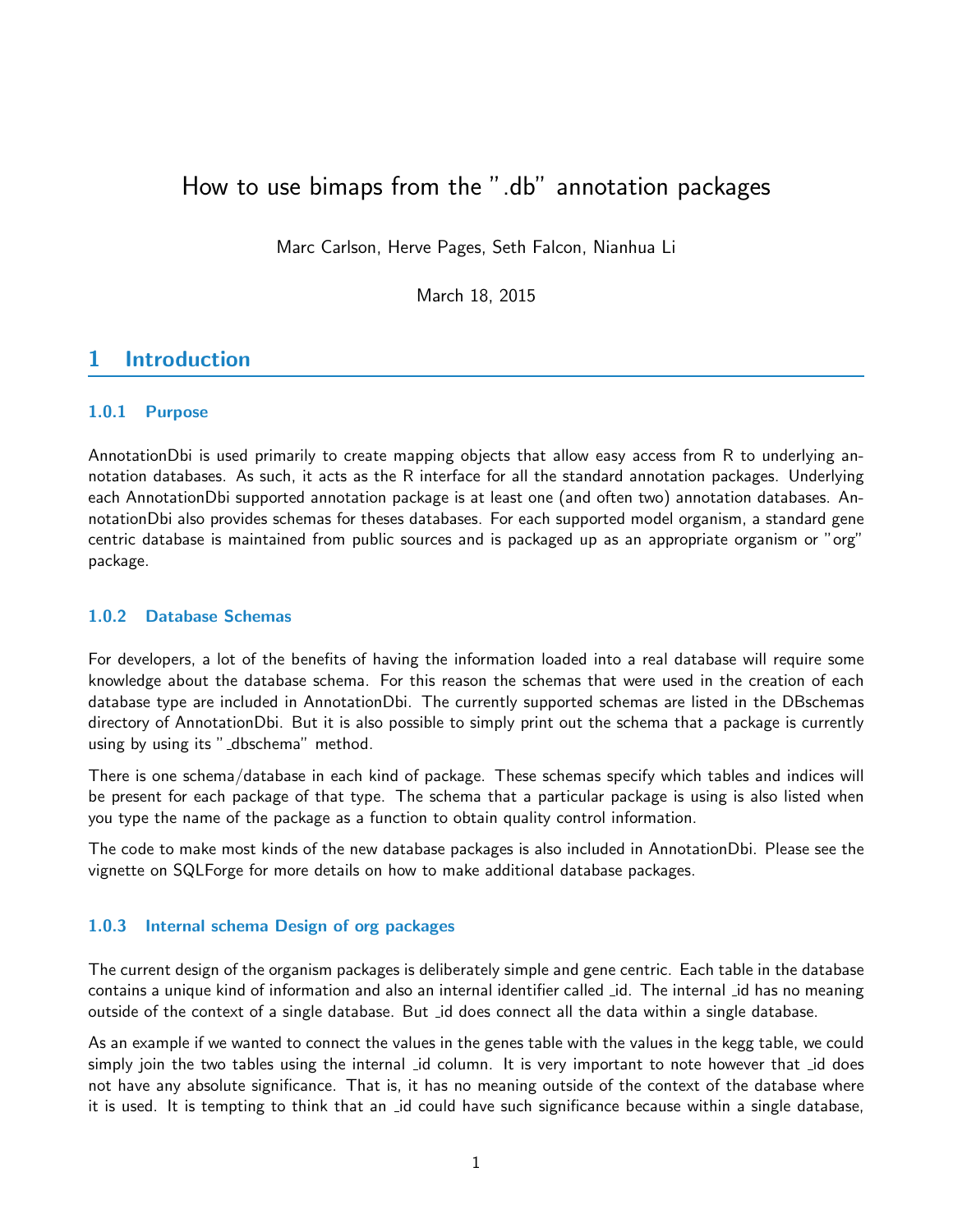it looks and behaves similarly to an entrez gene ID. But id is definitely NOT an entrez gene ID. The entrez gene IDs are in another table entirely, and can be connected to using the internal id just like all the other meaningful information inside these databases. Each organism package is centered around one type of gene identifier. This identifier is found as the gene id field in the genes table and is both the central ID for the database as well as the foreign key that chip packages should join to.

The chip packages are 'lightweight', and only contain information about the basic probe to gene mapping. You might wonder how such packages can provide access to all the other information that they do. This is possible because all the other data provided by chip packages comes from joins that are performed by AnnotationDbi behind the scenes at run time. All chip packages have a dependency on at least one organism package. The name of the organism package being depended on can be found by looking at its "ORGPKG" value. To learn about the schema from the appropriate organism package, you will need to look at the "\_dbschema" method for that package. In the case of the chip packages, the gene id that in these packages is mapped to the probe ids, is used as a foreign key to the appropriate organism package.

Specialized packages like the packages for GO and KEGG, will have their own schemas but will also adhere to the use of an internal *id for joins between their tables.* As with the organism packages, this *id is not suitable* for use as a foreign key.

For a complete listing of the different schemas used by various packages, users can use the available.dbschemas function. This list will also tell you which model organisms are supported.

require(org.Hs.eg.db)

```
## Loading required package: org.Hs.eg.db
## Loading required package: AnnotationDbi
## Loading required package: stats4
## Loading required package: BiocGenerics
## Loading required package: parallel
##
## Attaching package: 'BiocGenerics'
##
## The following objects are masked from 'package:parallel':
##
## clusterApply, clusterApplyLB, clusterCall, clusterEvalQ, clusterExport,
## clusterMap, parApply, parCapply, parLapply, parLapplyLB, parRapply,
## parSapply, parSapplyLB
##
## The following object is masked from 'package:stats':
##
## xtabs
##
## The following objects are masked from 'package:base':
##
## Filter, Find, Map, Position, Reduce, anyDuplicated, append, as.data.frame,
## as.vector, cbind, colnames, do.call, duplicated, eval, evalq, get,
## intersect, is.unsorted, lapply, mapply, match, mget, order, paste, pmax,
## pmax.int, pmin, pmin.int, rank, rbind, rep.int, rownames, sapply, setdiff,
## sort, table, tapply, union, unique, unlist, unsplit
##
```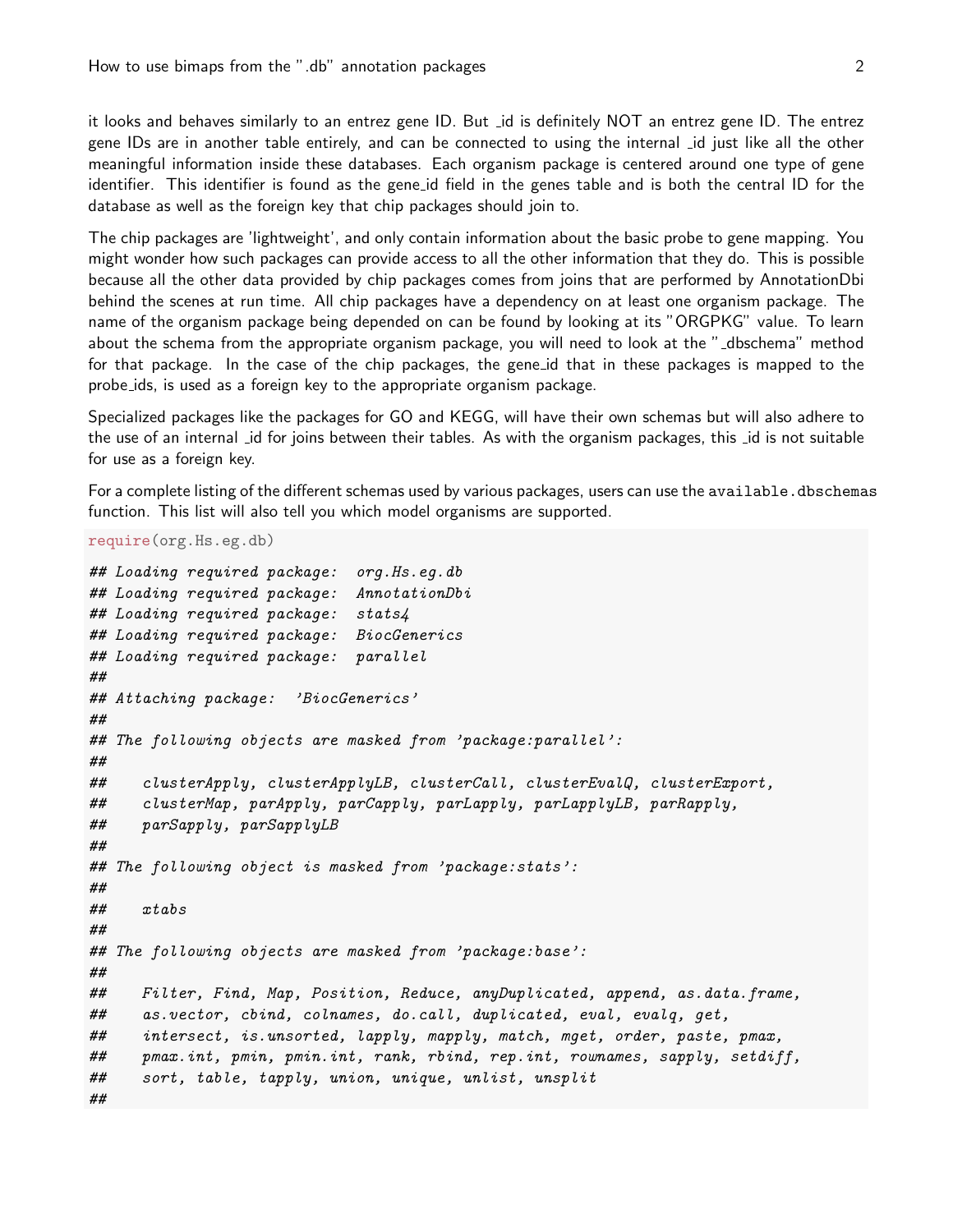```
## Loading required package: Biobase
## Welcome to Bioconductor
##
## Vignettes contain introductory material; view with 'browseVignettes()'. To
## cite Bioconductor, see 'citation("Biobase")', and for packages
## 'citation("pkgname")'.
##
## Loading required package: GenomeInfoDb
## Loading required package: S4Vectors
## Loading required package: IRanges
##
## Attaching package: 'AnnotationDbi'
##
## The following object is masked from 'package: GenomeInfoDb':
##
## species
##
## Loading required package: DBI
require(AnnotationForge)
## Loading required package: AnnotationForge
available.dbschemas()
```
# 2 Examples

### 2.0.4 Basic information

The AnnotationDbi package provides an interface to SQLite-based annotation packages. Each SQLite-based annotation package (identified by a ".db" suffix in the package name) contains a number of AnnDbBimap objects in place of the environment objects found in the old-style environment-based annotation packages. The API provided by AnnotationDbi allows you to treat the AnnDbBimap objects like environment instances. For example, the functions [[, get, mget, and ls all behave the same as they did with the older environment based annotation packages. In addition, new methods like [, toTable, subset and others provide some additional flexibility in accessing the annotation data.

```
library("hgu95av2.db")
```
##

The same basic set of objects is provided with the db packages:

ls("package:hgu95av2.db")

|  | ## [1] "hgu95av2"       | "hgu95av2.db"         |
|--|-------------------------|-----------------------|
|  | ## [3] "hgu95av2ACCNUM" | "hgu95av2ALIAS2PROBE" |
|  | ## [5] "hgu95av2CHR"    | "hgu95av2CHRLENGTHS"  |
|  | ## [7] "hgu95av2CHRLOC" | "hgu95av2CHRLOCEND"   |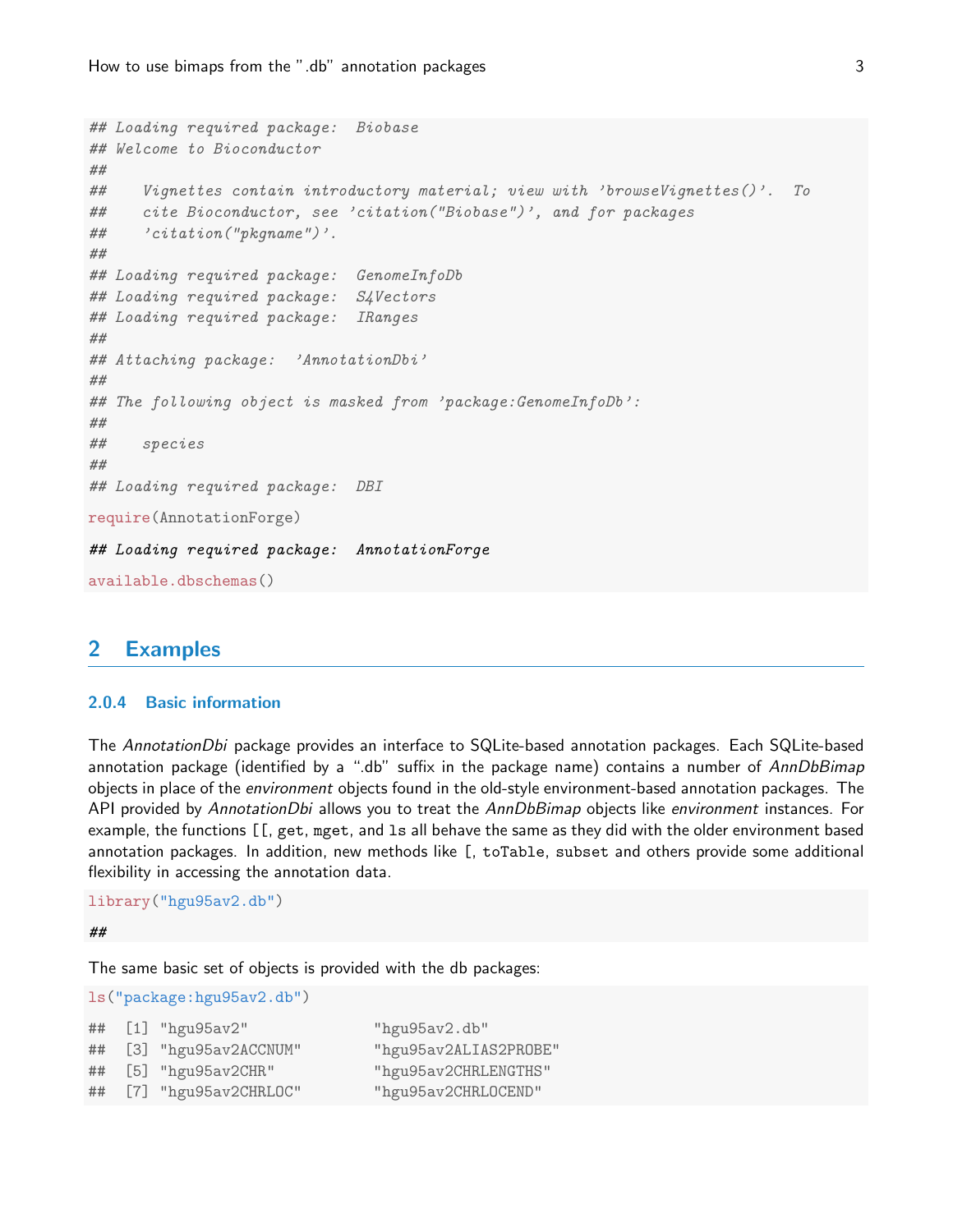| ## | [9]    | "hgu95av2ENSEMBL"      | "hgu95av2ENSEMBL2PROBE" |
|----|--------|------------------------|-------------------------|
| ## | $[11]$ | "hgu95av2ENTREZID"     | "hgu95av2ENZYME"        |
| ## | $[13]$ | "hgu95av2ENZYME2PROBE" | "hgu95av2GENENAME"      |
| ## | $[15]$ | "hgu95av2G0"           | "hgu95av2G02ALLPROBES"  |
| ## | $[17]$ | "hgu95av2G02PR0BE"     | "hgu95av2MAP"           |
| ## | $[19]$ | "hgu95av2MAPCOUNTS"    | "hgu95av20MIM"          |
| ## | $[21]$ | "hgu95av20RGANISM"     | "hgu95av20RGPKG"        |
| ## | $[23]$ | "hgu95av2PATH"         | "hgu95av2PATH2PROBE"    |
| ## | $[25]$ | "hgu95av2PFAM"         | "hgu95av2PMID"          |
| ## | $[27]$ | "hgu95av2PMID2PROBE"   | "hgu95av2PR0SITE"       |
| ## | $[29]$ | "hgu95av2REFSEQ"       | "hgu95av2SYMBOL"        |
| ## | $[31]$ | "hgu95av2UNIGENE"      | "hgu95av2UNIPROT"       |
| ## | $[33]$ | "hgu95av2_dbInfo"      | "hgu95av2_dbconn"       |
| ## | $[35]$ | "hgu95av2_dbfile"      | "hgu95av2_dbschema"     |

### Exercise 1

Start an R session and use the library function to load the hgu95av2.db software package. Use search() to see that an organism package was also loaded and then use the approriate "\_dbschema" methods to the schema for the hgu95av2.db and org.Hs.eg.db packages.

It is possible to call the package name as a function to get some QC information about it.

```
qcdata = capture.output(hgu95av2())
head(qcdata, 20)
## [1] "Quality control information for hgu95av2:"
## [2] ""
## [3] ""
## [4] "This package has the following mappings:"
## [5] ""
## [6] "hgu95av2ACCNUM has 12625 mapped keys (of 12625 keys)"
## [7] "hgu95av2ALIAS2PROBE has 33755 mapped keys (of 103735 keys)"
## [8] "hgu95av2CHR has 11540 mapped keys (of 12625 keys)"
## [9] "hgu95av2CHRLENGTHS has 93 mapped keys (of 93 keys)"
## [10] "hgu95av2CHRLOC has 11474 mapped keys (of 12625 keys)"
## [11] "hgu95av2CHRLOCEND has 11474 mapped keys (of 12625 keys)"
## [12] "hgu95av2ENSEMBL has 11460 mapped keys (of 12625 keys)"
## [13] "hgu95av2ENSEMBL2PROBE has 9814 mapped keys (of 28553 keys)"
## [14] "hgu95av2ENTREZID has 11543 mapped keys (of 12625 keys)"
## [15] "hgu95av2ENZYME has 2125 mapped keys (of 12625 keys)"
## [16] "hgu95av2ENZYME2PROBE has 786 mapped keys (of 975 keys)"
## [17] "hgu95av2GENENAME has 11543 mapped keys (of 12625 keys)"
## [18] "hgu95av2GO has 11245 mapped keys (of 12625 keys)"
## [19] "hgu95av2GO2ALLPROBES has 17214 mapped keys (of 18826 keys)"
## [20] "hgu95av2GO2PROBE has 12920 mapped keys (of 14714 keys)"
```
Alternatively, you can get similar information on how many items are in each of the provided maps by looking at the MAPCOUNTs: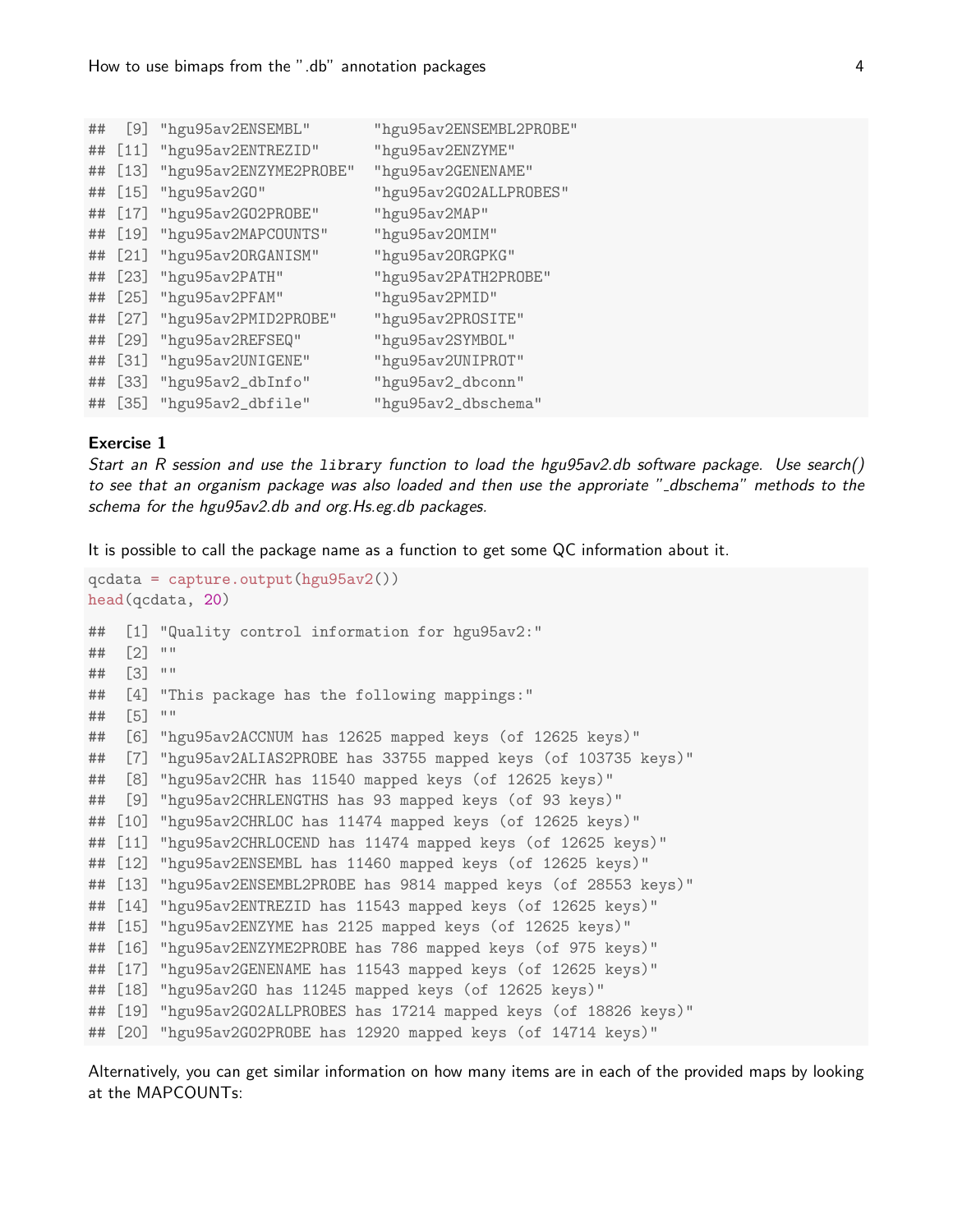#### hgu95av2MAPCOUNTS

To demonstrate the environment API, we'll start with a random sample of probe set IDs.

```
all_probes <- ls(hgu95av2ENTREZID)
length(all_probes)
## [1] 12625
set.seed(0xa1beef)
probes <- sample(all_probes, 5)
probes
## [1] "31882_at" "38780_at" "37033_s_at" "1702_at" "31610_at"
```
The usual ways of accessing annotation data are also available.

```
hgu95av2ENTREZID[[probes[1]]]
## [1] "9136"
hgu95av2ENTREZID$"31882_at"
## [1] "9136"
syms <- unlist(mget(probes, hgu95av2SYMBOL))
syms
## 31882_at 38780_at 37033_s_at 1702_at 31610_at
## "RRP9" "AKR1A1" "GPX1" "IL2RA" "PDZK1IP1"
```
The annotation packages provide a huge variety of information in each package. Some common types of information include gene symbols (SYMBOL), GO terms (GO), KEGG pathway IDs (KEGG), ENSEMBL IDs (ENSEMBL) and chromosome start and stop locations (CHRLOC and CHRLOCEND). Each mapping will have a manual page that you can read to describe the data in the mapping and where it came from.

?hgu95av2CHRLOC

# Exercise 2

For the probes in 'probes' above, use the annotation mappings to find the chromosome start locations.

# 2.0.5 Manipulating Bimap Objects

Many filtering operations on the annotation Bimap objects require conversion of the AnnDbBimap into a list. In general, converting to lists will not be the most efficient way to filter the annotation data when using a SQLite-based package. Compare the following two examples for how you could get the 1st ten elements of the hgu95av2SYMBOL mapping. In the 1st case we have to get the entire mapping into list form, but in the second case we first subset the mapping object itself and this allows us to only convert the ten elements that we care about.

```
system.time(as.list(hgu95av2SYMBOL)[1:10])
```
## vs: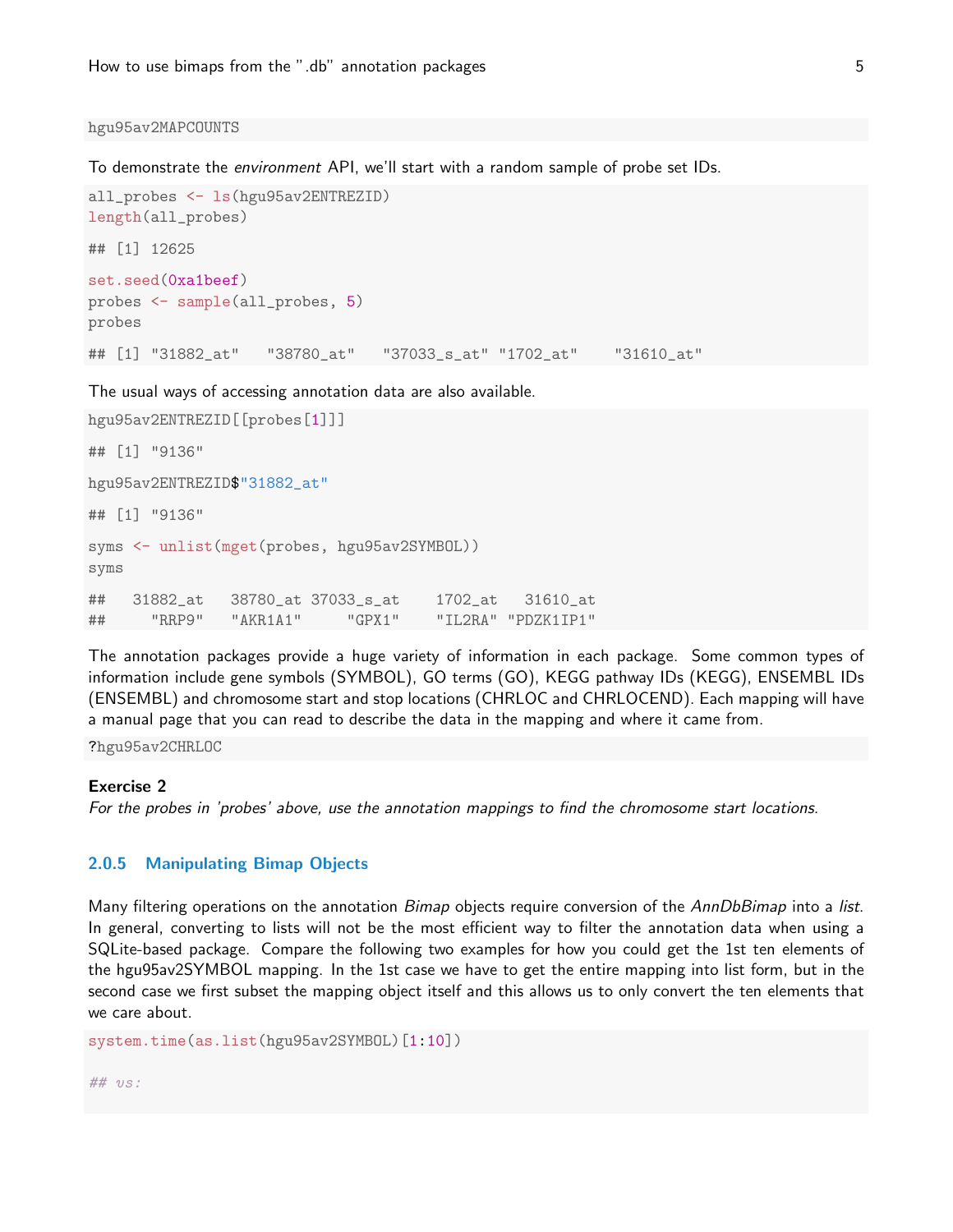### system.time(as.list(hgu95av2SYMBOL[1:10]))

There are many different kinds of Bimap objects in AnnotationDbi, but most of them are of class AnnDbBimap. All /RclassBimap objects represent data as a set of left and right keys. The typical usage of these mappings is to search for right keys that match a set of left keys that have been supplied by the user. But sometimes it is also convenient to go in the opposite direction.

The annotation packages provide many reverse maps as objects in the package name space for backwards compatibility, but the reverse mappings of almost any map is also available using revmap. Since the data are stored as tables, no extra disk space is needed to provide reverse mappings.

```
unlist(mget(syms, revmap(hgu95av2SYMBOL)))
## RRP9 AKR1A1 GPX1 IL2RA PDZK1IP1
## "31882_at" "38780_at" "37033_s_at" "1702_at" "31610_at"
```
So now that you know about the revmap function you might try something like this:

```
as.list(revmap(hgu95av2PATH)["00300"])
## $`00300`
```
## [1] "35870\_at" "36132\_at"

Note that in the case of the PATH map, we don't need to use revmap(x) because hgu95av2.db already provides the PATH2PROBE map:

```
x \leftarrow hgu95av2PATH
# except for the name, this is exactly revmap(x)revx <- hgu95av2PATH2PROBE
revx2 <- revmap(x, objName="PATH2PROBE")
revx2
## PATH2PROBE map for chip hgu95av2 (object of class "ProbeAnnDbBimap")
identical(revx, revx2)
## [1] TRUE
as.list(revx["00300"])
## $`00300`
## [1] "35870_at" "36132_at"
```
Note that most maps are reversible with revmap, but some (such as the more complex GO mappings), are not. Why is this? Because to reverse a mapping means that there has to be a "value" that will always become the "key" on the newly reversed map. And GO mappings have several distinct possibilities to choose from (GO ID, Evidence code or Ontology). In non-reversible cases like this, AnnotationDbi will usually provide a pre-defined reverse map. That way, you will always know what you are getting when you call revmap

While we are on the subject of GO and GO mappings, there are a series of special methods for GO mappings that can be called to find out details about these IDs. Term,GOID, Ontology, Definition,Synonym, and Secondary are all useful ways of getting additional information about a particular GO ID. For example:

Term("GO:0000018")

```
## Loading required package: GO.db
```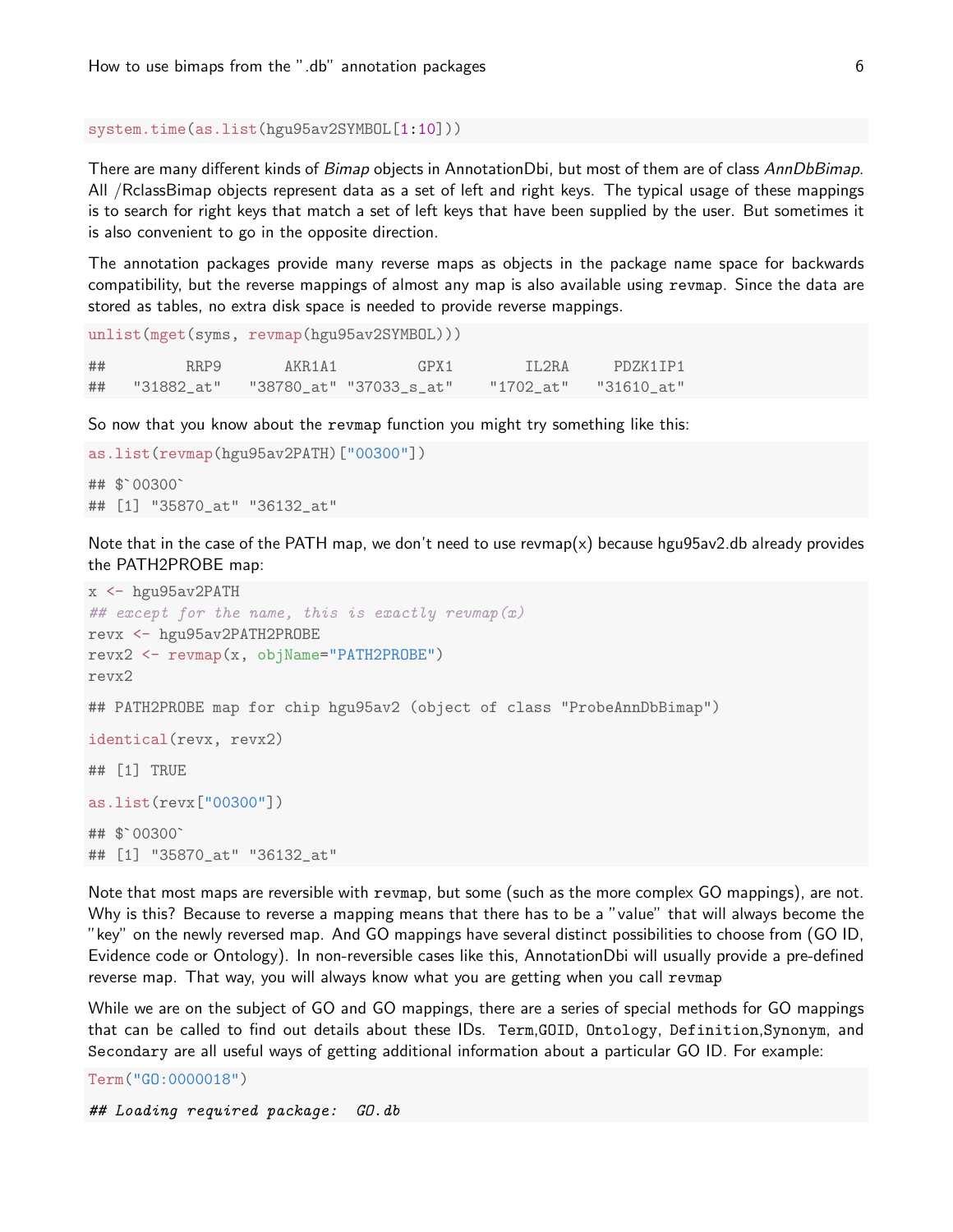## GO:0000018 ## "regulation of DNA recombination"

```
Definition("GO:0000018")
```
 $\# \#$ 

## "Any process that modulates the frequency, rate or extent of DNA recombination, a DNA metaboli

# Exercise 3

Given the following set of RefSeq IDs: c("NG\_005114","NG\_007432","NG\_008063"), Find the Entrez Gene IDs that would correspond to those. Then find the GO terms that are associated with those entrez gene IDs.

org.Hs.eg.db packages.

#### 2.0.6 The Contents and Structure of Bimap Objects

Sometimes you may want to display or subset elements from an individual map. A Bimap interface is available to access the data in table (data.frame) format using [ and toTable.

```
head(toTable(hgu95av2GO[probes]))
```

|  | ## probe_id |                         | go_id Evidence Ontology |           |
|--|-------------|-------------------------|-------------------------|-----------|
|  |             | ## 1 1702_at G0:0006915 | TAS                     | <b>BP</b> |
|  |             | ## 2 1702_at GD:0006955 | TAS                     | <b>BP</b> |
|  |             | ## 3 1702_at G0:0007166 | TAS                     | <b>BP</b> |
|  |             | ## 4 1702_at GO:0008283 | TAS                     | <b>BP</b> |
|  |             | ## 5 1702_at GO:0038110 | TAS                     | <b>BP</b> |
|  |             | ## 6 1702_at G0:0002437 | TEA                     | <b>RP</b> |

The toTable function will display all of the information in a Bimap. This includes both the left and right values along with any other attributes that might be attached to those values. The left and right keys of the Bimap can be extracted using Lkeys and Rkeys. If is is necessary to only display information that is directly associated with the left to right links in a Bimap, then the links function can be used. The links returns a data frame with one row for each link in the bimap that it is applied to. It only reports the left and right keys along with any attributes that are attached to the edge between these two values.

Note that the order of the cols returned by toTable does not depend on the direction of the map. We refer to it as an 'undirected method':

## probe\_id path\_id ## 1 1000\_at 04010 ## 2 1000\_at 04012 ## 3 1000\_at 04062 ## 4 1000\_at 04114 ## 5 1000\_at 04150 ## 6 1000\_at 04270  $toTable(revx)[1:6, ]$ ## probe\_id path\_id

 $toTable(x)[1:6, ]$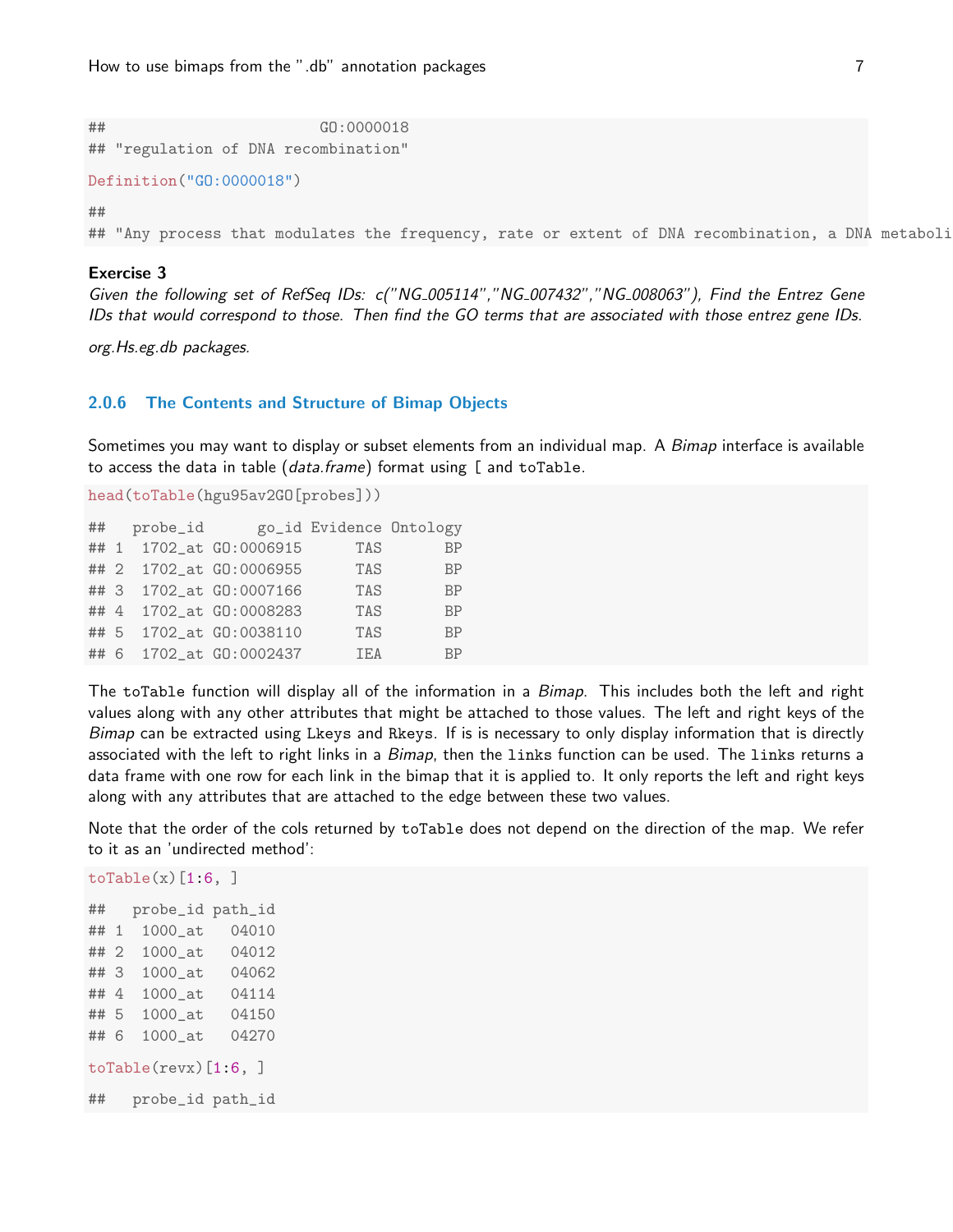| ## 1 | $1000$ _at | 04010 |
|------|------------|-------|
| ## 2 | $1000$ _at | 04012 |
| ## 3 | $1000$ _at | 04062 |
| ## 4 | $1000$ _at | 04114 |
| ## 5 | $1000$ _at | 04150 |
| ## 6 | $1000$ _at | 04270 |

Notice however that the Lkeys are always on the left (1st col), the Rkeys always in the 2nd col

For length() and keys(), the result does depend on the direction, hence we refer to these as 'directed methods':

```
length(x)## [1] 12625
length(revx)
## [1] 229
allProbeSetIds \leftarrow keys(x)allKEGGIds <- keys(revx)
```
There are more 'undirected' methods listed below:

| $junk \leftarrow Lkeys(x)$ | # same for all maps in hgu95av2.db (except pseudo-map<br># MAPCOUNTS)                   |  |
|----------------------------|-----------------------------------------------------------------------------------------|--|
| Llength(x)                 | # nb of Lkeys                                                                           |  |
| ## [1] 12625               |                                                                                         |  |
| $junk \leftarrow Rkeys(x)$ | # KEGG ids for PATH/PATH2PROBE maps, GO ids for<br># GO/GO2PROBE/GO2ALLPROBES maps, etc |  |
| $\text{Rlength}(x)$        | # nb of Rkeys                                                                           |  |
| ## [1] 229                 |                                                                                         |  |

Notice how they give the same result for x and revmap(x)

You might be tempted to think that Lkeys and Llength will tell you all that you want to know about the left keys. But things are more complex than this, because not all keys are mapped. Often, you will only want to know about the keys that are mapped (ie. the ones that have a corresponding Rkey). To learn this you want to use the mappedkeys or the undirected variants mappedLkeys and mappedRkeys. Similarily, the count.mappedkeys, count.mappedLkeys and count.mappedRkeys methods are very fast ways to determine how many keys are mapped. Accessing keys like this is usually very fast and so it can be a decent strategy to subset the mapping by 1st using the mapped keys that you want to find.

```
x = hgu95av2ENTREZID[1:10]## Directed methods
mappedkeys(x) # mapped keys
## [1] "1000_at" "1001_at" "1002_f_at" "1003_s_at" "1004_at"
## [6] "1005_at" "1006_at" "1008_f_at" "1009_at"
count.\texttt{mappedkeys}(x) # nb of mapped keys
## [1] 9
```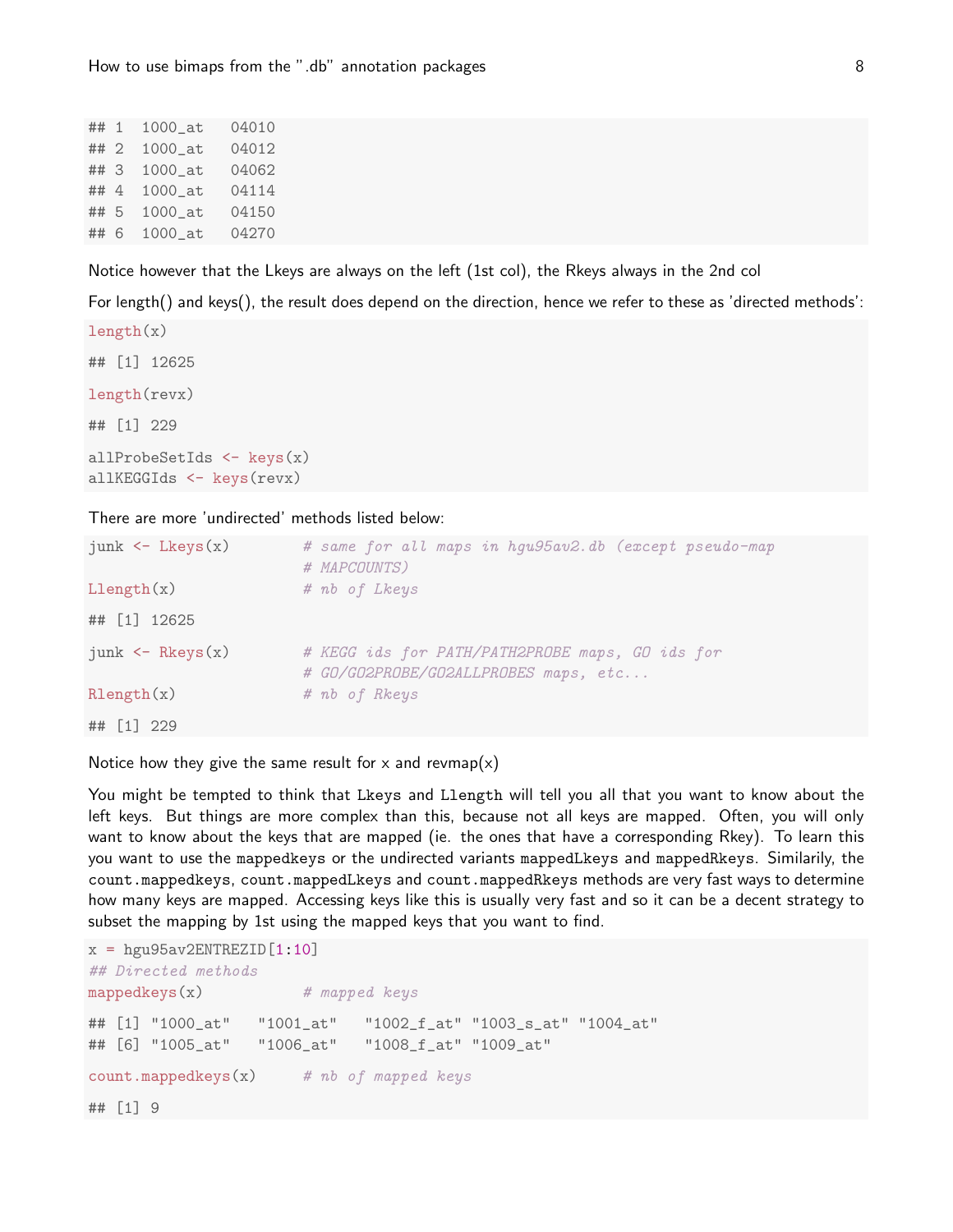```
## Undirected methods
mappedLkeys(x) # mapped left keys
## [1] "1000_at" "1001_at" "1002_f_at" "1003_s_at" "1004_at"
## [6] "1005_at" "1006_at" "1008_f_at" "1009_at"
count.mappedLkeys(x) # nb of mapped Lkeys
## [1] 9
```
If you want to find keys that are not mapped to anything, you might want to use isNA.

```
y = hgu95av2ENTREZID[isNA(hgu95av2ENTREZID)] # usage like is.na()
Lkeys(y)[1:4]## [1] "1007_s_at" "1047_s_at" "1089_i_at" "108_g_at"
```
#### Exercise 4

How many probesets do not have a GO mapping for the hgu95av2.db package? How many have no mapping? Find a probeset that has a GO mapping. Now look at the GO mappings for this probeset in table form.

# 2.0.7 Some specific examples

Lets use what we have learned to get information about the probes that are are not assigned to a chromosome:

```
x \leftarrow hgu95av2CHR
Rkeys(x)
## [1] "19" "12" "8" "14" "3" "2" "17" "16" "9" "X" "6" "1" "7"
## [14] "10" "11" "22" "5" "18" "15" "Y" "20" "21" "4" "13" "MT" "Un"
chroms \leq Rkeys(x)[23:24]
chroms
## [1] "4" "13"
Rkeys(x) \leftarrow chromstoTable(x)
## probe_id chromosome
## 1 1029_s_at 4
## 2 1036_at 4
## 3 1058_at 13
## 4 1065_at 13
## 5 1115_at 4
## 6 1189_at 13
## 7 1198_at 13
## 8 1219_at 4
\# 4 \frac{9}{220 \text{ g} \cdot \text{at}} 4
## 10 1249_at 4
## 11 1285_at 4
## 12 1303_at 4
```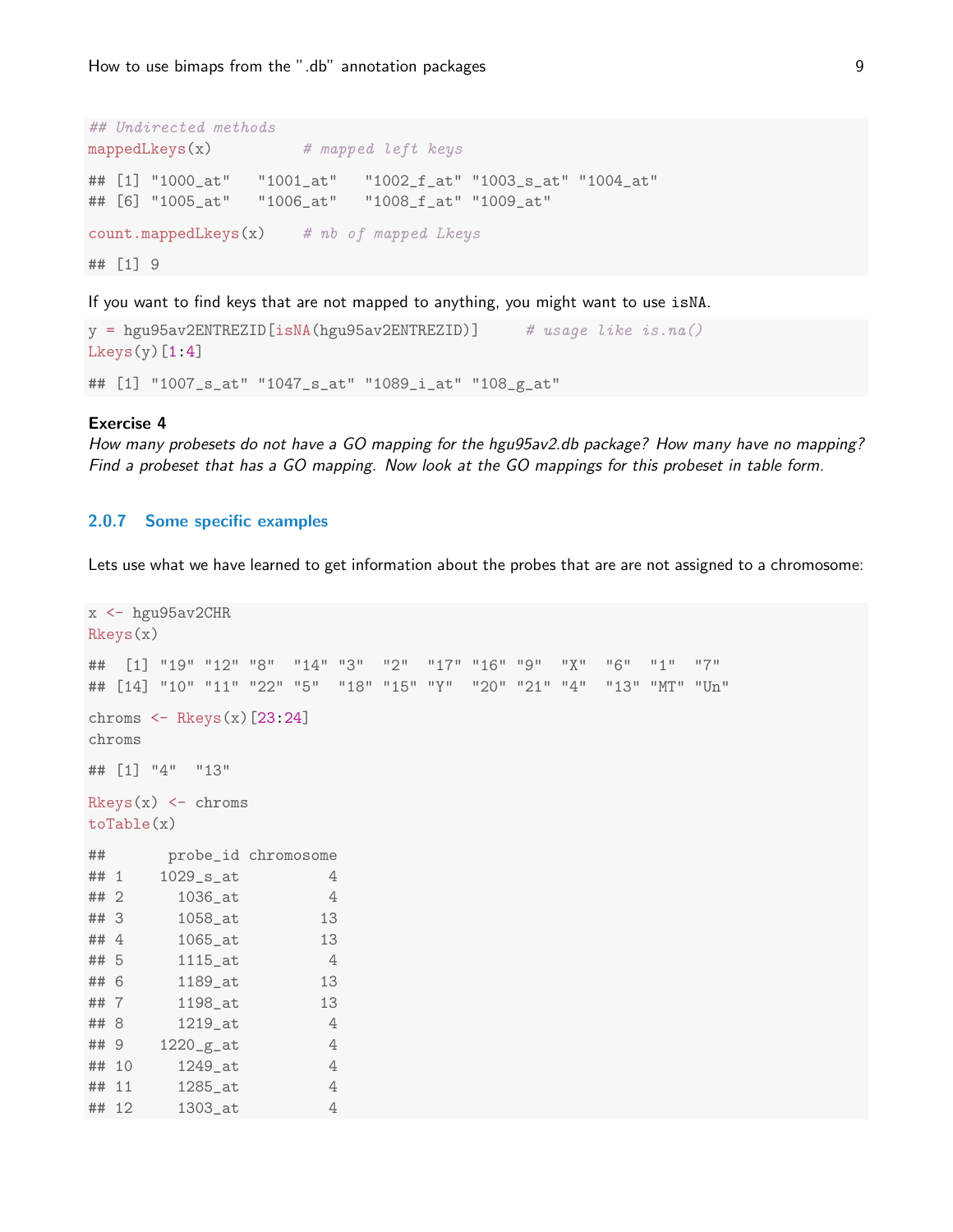| ##       | -13         | 1325_at                                           | 4       |
|----------|-------------|---------------------------------------------------|---------|
|          | ## 14       | 1348_s_at                                         | 13      |
|          | ## 15       | $1369$ <sub>-S</sub> _at                          | 4       |
| ## 16    |             | $1377$ _at                                        | 4       |
| ## 17    |             | 1378_g_at                                         | 4       |
| ## 18    |             | $1451$ _s_at                                      | 13      |
|          | ## 19       | $1503$ <sub>-at</sub>                             | 13      |
|          | ## 20       | $1507$ <sub>-<math>s</math>-at</sub>              | 4       |
|          | ## 21       | 1527_s_at                                         | 13      |
|          | ## 22       | 1528_at                                           | 13      |
|          | ## 23       | $1529$ _at                                        | 13      |
|          | ## 24       | $1530-g-at$                                       | 13      |
| ##       | 25          | 1531_at                                           | 13      |
|          | ## 26       | $1532-g-at$                                       | 13      |
|          | ## 27       | $1538$ <sub>-<math>s</math>-at</sub>              | 4       |
|          | ## 28       | $1542$ _at                                        | 4       |
|          | ## 29       | 1545_g_at                                         | 13      |
|          | ## 30       | $1567$ <sub>-at</sub>                             | 13      |
| ## 31    |             | $1570$ _ $f$ _at                                  | 13      |
|          | ## 32       | $1571$ _f_at                                      | 13      |
|          | ## 33       | 1593_at                                           | 4       |
|          | ## 34       | 1597_at                                           | 13      |
| ## 35    |             | $1598-g-at$                                       | 13      |
|          | ## 36       | $159$ _at                                         | 4       |
|          | ## 37       | $1600$ _at                                        | $\rm 4$ |
| ## 38    |             | $1604$ _at                                        | 4       |
| ## 39    |             | $1605-g_{at}$                                     | 4       |
| ##       | 40          | 1616_at                                           | 13      |
| ## 41    |             | $1624$ _at                                        | 4       |
|          | ## 42       | $1629$ _s_at                                      | 4       |
|          | ## 43       | $1670$ _at                                        | 13      |
|          | ## 44       | $1672_f$ <sub>_at</sub>                           | 13      |
| ##       | 45          | 1679_at                                           | 4       |
| ##<br>## | 46<br>47    | 1708_at                                           | 4<br>4  |
|          |             | $1709-g-at$                                       | 13      |
| ##       | 48<br>## 49 | $170$ _at<br>1720_at                              |         |
|          | ## 50       |                                                   | 4<br>4  |
| ##       | 51          | $1721-g$ <sub>-</sub> at<br>$1731$ <sub>-at</sub> | 4       |
| ##       | 52          | 1732_at                                           | 4       |
| ##       | 53          | 1819_at                                           | 13      |
|          | ## 54       | 1828_s_at                                         | 4       |
| ##       | 55          | 1836_at                                           | 4       |
| ##       | 56          | 1883_s_at                                         | 4       |
| ##       | 57          | 1888_s_at                                         | 4       |
| ## 58    |             | 1900_at                                           | 13      |
| ##       | 59          | $1905$ _s_at                                      | 13      |
|          |             |                                                   |         |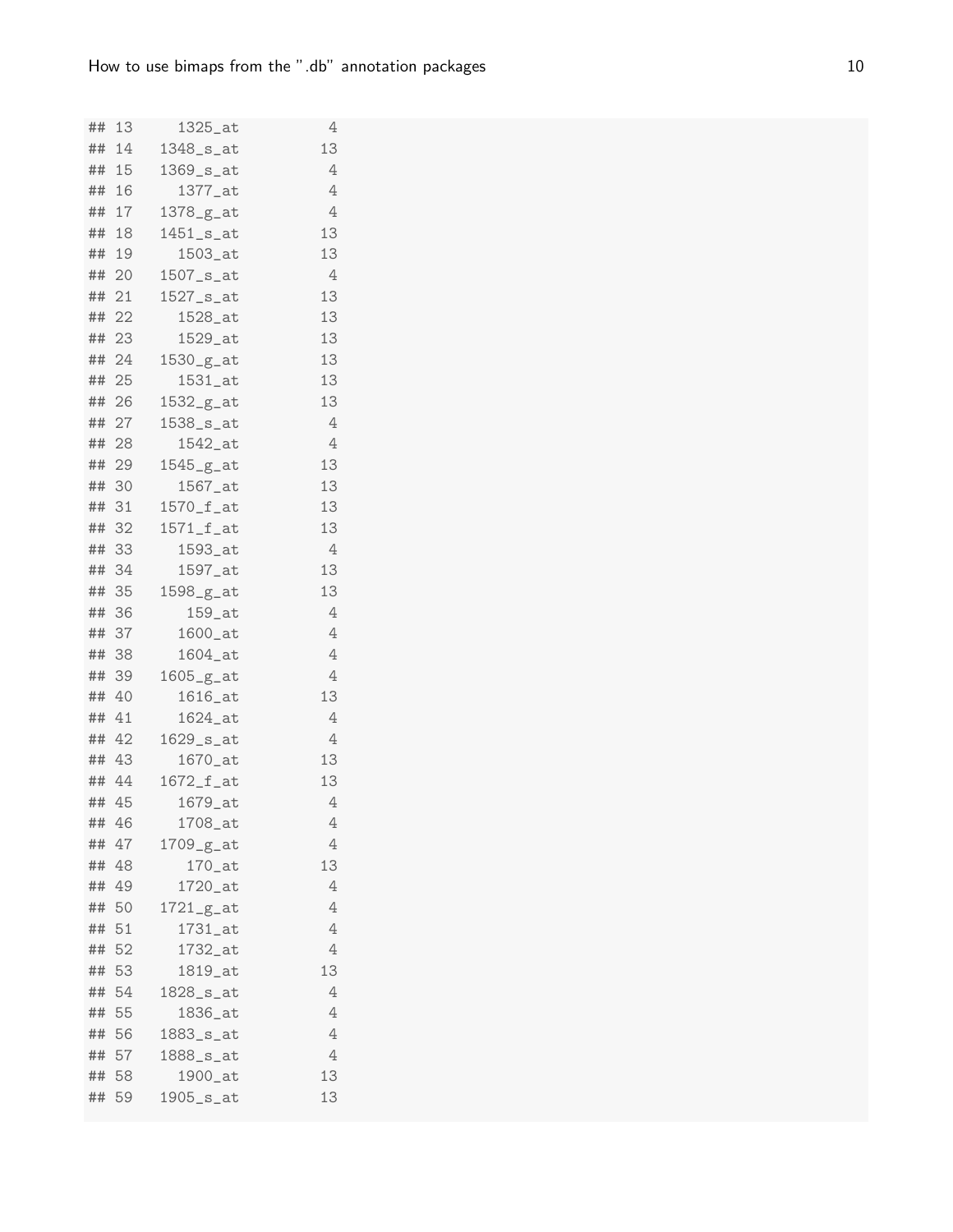| ##       | 60       | 1913_at                              | 4       |
|----------|----------|--------------------------------------|---------|
| ##       | 61       | $1914$ <sub>-at</sub>                | 13      |
|          | ## 62    | $1931$ <sub>_at</sub>                | 13      |
|          | ## 63    | $1934$ <sub>-<math>s</math>-at</sub> | 4       |
| ##       | 64       | 1943_at                              | 4       |
| ##       | 65       | 1954_at                              | 4       |
|          | ## 66    | 1963_at                              | 13      |
|          | ## 67    | $1964-g-at$                          | 13      |
| ##       | 68       | 1987_at                              | 4       |
|          | ## 69    | 1988_at                              | 4       |
|          | ## 70    | 1989_at                              | 13      |
|          | ## 71    | $1990-g-at$                          | 13      |
| ##       | 72       | $2044$ <sub>-S</sub> _at             | 13      |
|          | ## 73    | $2062$ _at                           | 4       |
|          | ## 74    | $2092$ <sub>-<math>s</math>-at</sub> | 4       |
|          | ## 75    | $214$ _at                            | 4       |
|          | ## 76    | $215-g$ <sub>-g</sub> at             | 4       |
|          | ## 77    | $252$ _at                            | 13      |
|          | ## 78    | $253-g-at$                           | 13      |
|          | ## 79    | $260$ _at                            | 4       |
|          | ## 80    | $281$ _s_at                          | 4       |
|          | ## 81    | 31314_at                             | 4       |
|          | ## 82    | 31320_at                             | 13      |
|          | ## 83    | 31333_at                             | 4       |
|          | ## 84    | 31345_at                             | 4       |
|          | ## 85    | 31349_at                             | 4       |
|          | ## 86    | 31356_at                             | 4       |
| ##       |          | 87 31382_f_at                        | 4       |
|          | ## 88    | 31404_at                             | 13      |
|          | ## 89    | 31408_at                             | 4       |
|          | ## 90    | 31464_at                             | 13      |
|          |          | ## 91 31465_g_at                     | 13      |
| ##       | 92       | 31516_f_at                           | 13      |
| ##<br>## | 93<br>94 | 31543_at<br>31562_at                 | 4<br>13 |
|          | 95       | 31584_at                             | 13      |
| ##<br>## | 96       | 31628_at                             | 13      |
| ##       | 97       | 31631_f_at                           | 4       |
| ##       | 98       | 31639_f_at                           | 13      |
| ##       | 99       | 31640_r_at                           | 13      |
| ##       | 100      | 31670_s_at                           | 4       |
| ##       | 101      | 31684_at                             | 4       |
| ##       | 102      | 31686_at                             | 4       |
| ##       | 103      | 31706_at                             | 4       |
| ##       | 104      | 31744_at                             | 4       |
| ##       | 105      | 31753_at                             | 13      |
| ##       | 106      | 31790_at                             | 13      |
|          |          |                                      |         |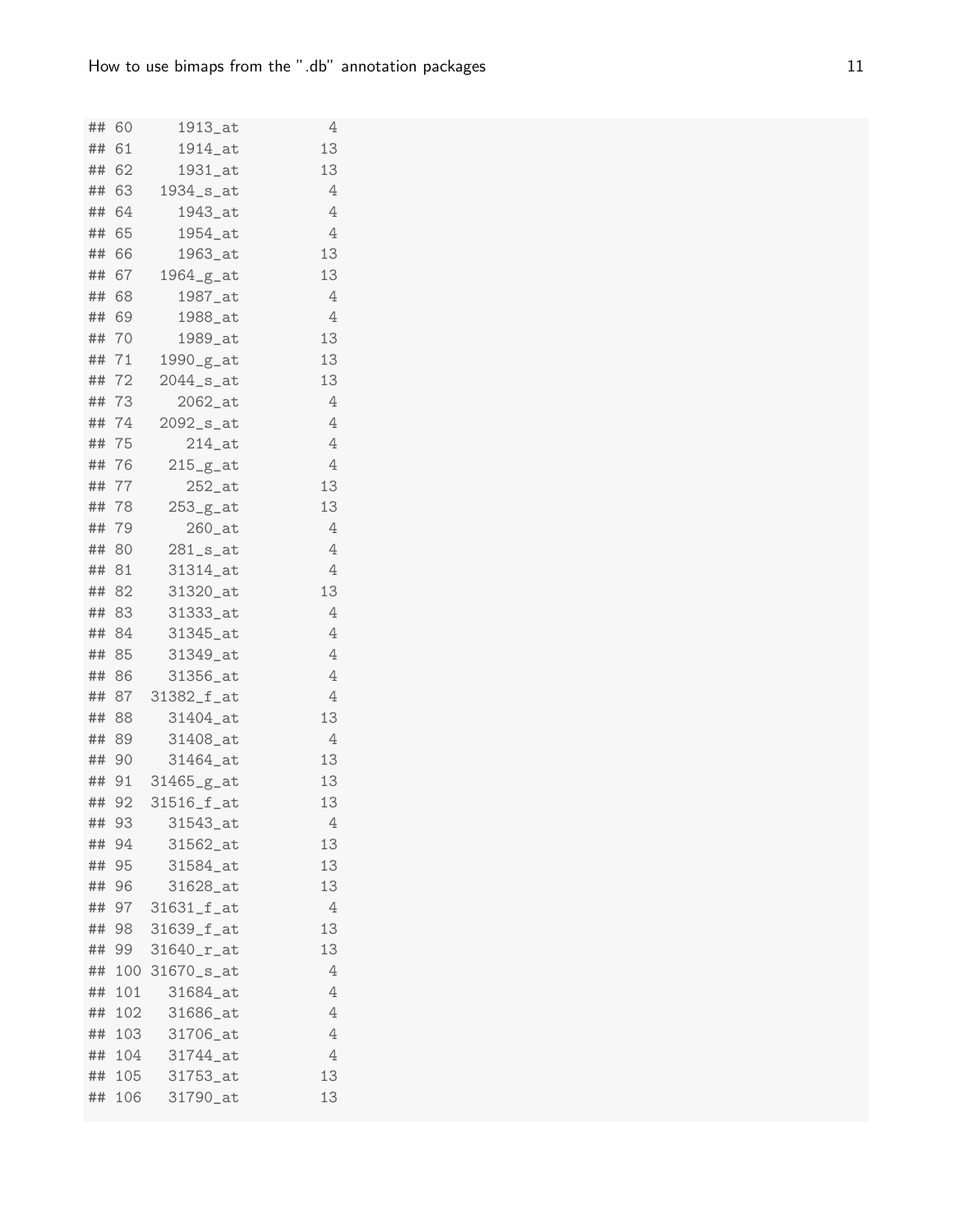|    |        | ## 107 31792_at                    | 4       |
|----|--------|------------------------------------|---------|
|    |        | ## 108 31805_at                    | 4       |
|    |        | ## 109 31811_r_at                  | 4       |
|    |        | ## 110 31847_at                    | 13      |
|    |        | ## 111 31849_at                    | 13      |
|    | ## 112 | 31851_at                           | 13      |
|    |        | ## 113 31876_r_at                  | 4       |
|    | ## 114 | 31894_at                           | 4       |
|    |        | ## 115 31969_i_at                  | 4       |
|    |        | ## 116 31970_r_at                  | $\rm 4$ |
|    |        | ## 117 32006_r_at                  | 4       |
|    |        | ## 118 32026_s_at                  | 4       |
|    |        | ## 119 32080_at                    | 4       |
|    | ## 120 | 32102_at                           | 13      |
|    | ## 121 | 32145_at                           | 4       |
|    |        | ## 122 32146_s_at                  | 4       |
|    |        | ## 123 32147_at                    | 13      |
|    | ## 124 | 32148_at                           | 13      |
|    |        | ## 125 32163_f_at                  | 4       |
|    |        | ## 126 32180_s_at                  | 4       |
|    |        | ## 127 32220_at                    | 13      |
| ## | 128    | 32299_at                           | 4       |
|    |        | ## 129 32349_at                    | 4       |
|    |        | ## 130 32353_at                    | 4       |
|    |        | ## 131 32357_at                    | 4       |
|    | ## 132 | 32368_at                           | 13      |
|    |        | ## 133 32393_s_at                  | 4       |
|    |        | ## 134 32439_at                    | 13      |
|    |        | ## 135 32446_at                    | 4       |
|    | ## 136 | 32449_at                           | 4       |
|    |        | ## 137 32465_at                    | 4<br>13 |
|    |        | ## 138 32482_at<br>## 139 32506_at | 4       |
| ## | 140    | 32507_at                           | 4       |
| ## | 141    | 32570_at                           | 4       |
| ## | 142    | 32580_at                           | 4       |
| ## | 143    | 32595_at                           | 4       |
| ## | 144    | 32602_at                           | 4       |
| ## | 145    | 32641_at                           | 13      |
| ## | 146    | 32675_at                           | 4       |
| ## | 147    | 32703_at                           | 4       |
| ## | 148    | 32768_at                           | 13      |
| ## | 149    | 32769_at                           | 4       |
| ## | 150    | 32770_at                           | 4       |
| ## | 151    | 32771_at                           | 4       |
| ## | 152    | 32812_at                           | 4       |
| ## | 153    | 32822_at                           | 4       |
|    |        |                                    |         |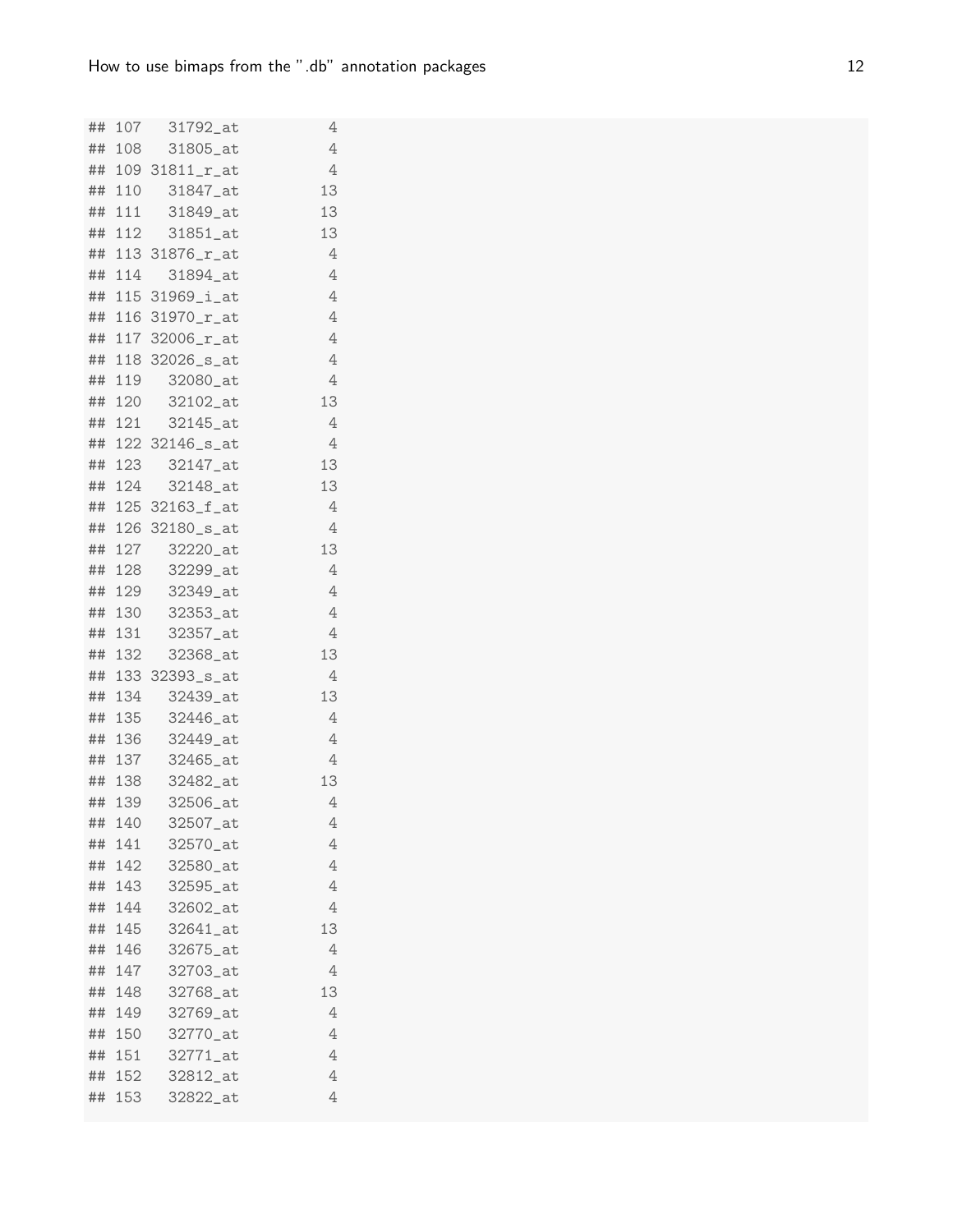|    |        | ## 154 32832_at   | 4                         |
|----|--------|-------------------|---------------------------|
|    |        | ## 155 32862_at   | 13                        |
|    | ## 156 | 32906_at          | 13                        |
|    |        | ## 157 32979_at   | 4                         |
|    |        | ## 158 32986_s_at | 13                        |
|    |        | ## 159 32998_at   | 4                         |
|    | ## 160 | 33013_at          | 4                         |
|    |        | ## 161 33050_at   | 4                         |
|    |        | ## 162 33068_f_at | 4                         |
|    |        | ## 163 33069_f_at | $\,4\,$                   |
|    | ## 164 | 33100_at          | 4                         |
|    |        | ## 165 33150_at   | $\ensuremath{\mathsf{4}}$ |
|    |        | ## 166 33151_s_at | 4                         |
|    |        | ## 167 33155_at   | 4                         |
|    | ## 168 | 33156_at          | 4                         |
|    |        | ## 169 33168_at   | 13                        |
|    |        | ## 170 33171_s_at | 4                         |
|    |        | ## 171 33172_at   | 4                         |
|    |        | ## 172 33173_g_at | 4                         |
|    |        | ## 173 33199_at   | 13                        |
|    |        | ## 174 33208_at   | 13                        |
|    |        | ## 175 33241_at   | 4                         |
|    |        | ## 176 33249_at   | 4                         |
|    |        | ## 177 33267_at   | 4                         |
|    |        | ## 178 33276_at   | 13                        |
|    | ## 179 | 33299_at          | 4                         |
|    |        | ## 180 33318_at   | 13                        |
|    |        | ## 181 33356_at   | 4                         |
|    |        | ## 182 33359_at   | 4                         |
|    | ## 183 | 33369_at          | 4                         |
|    |        | ## 184 33370_r_at | 4                         |
|    |        | ## 185 33382_at   | 4                         |
|    |        | ## 186 33483_at   | 4                         |
| ## | 187    | 33488_at          | 4                         |
| ## | 188    | 33490_at          | 4                         |
| ## | 189    | 33494_at          | 4                         |
| ## | 190    | 33519_at          | $\overline{4}$            |
| ## | 191    | 33520_at          | 13                        |
| ## | 192    | 33525_at          | 4                         |
| ## | 193    | 33526_at          | 4                         |
| ## | 194    | 33529_at          | 4                         |
| ## | 195    | 33536_at          | 4                         |
| ## | 196    | 33544_at          | 4                         |
| ## | 197    | 33564_at          | 4                         |
| ## | 198    | 33576_at          | 13                        |
|    | ## 199 | 33584_at          | 4                         |
| ## | 200    | 33596_at          | 4                         |
|    |        |                   |                           |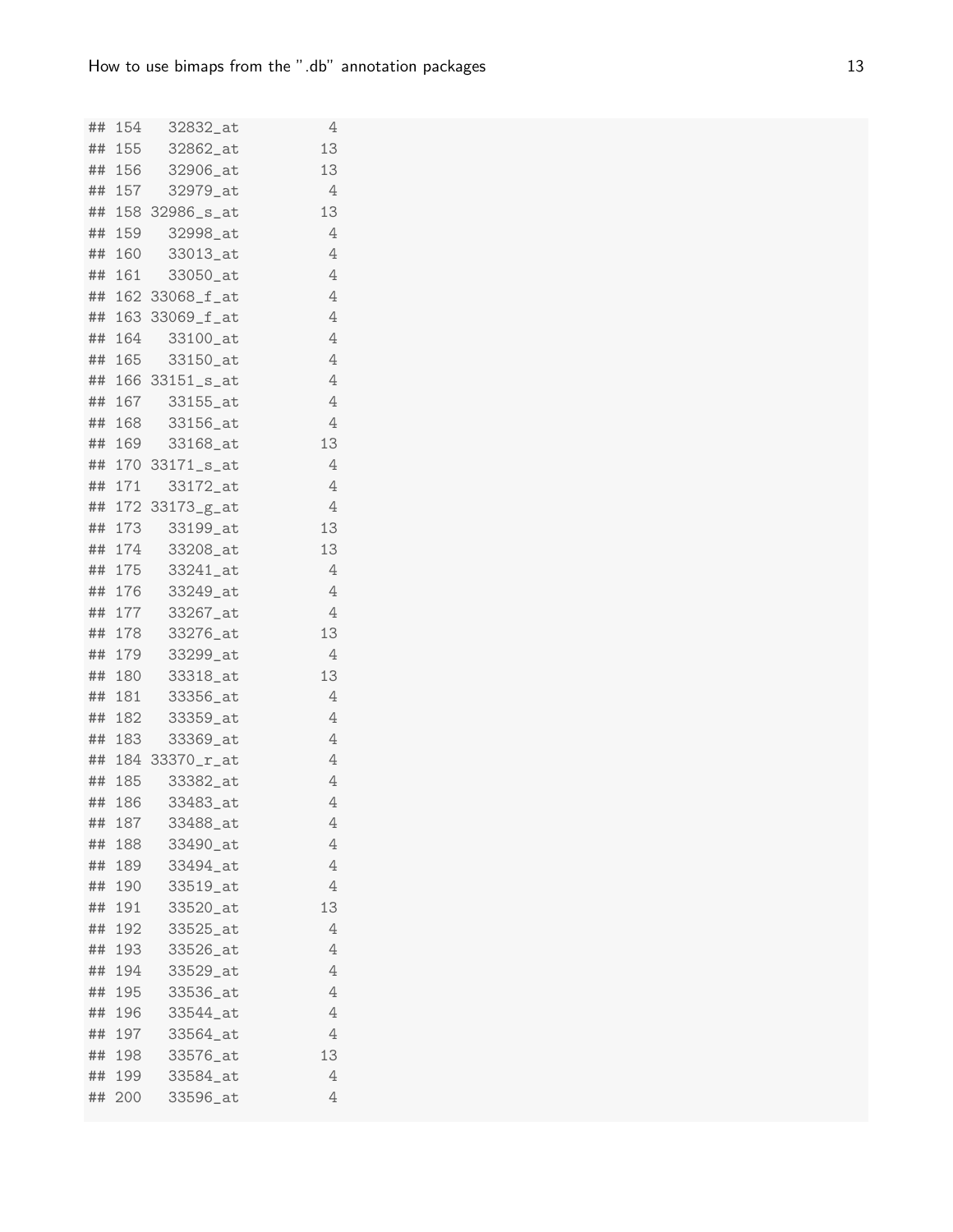|    |        | ## 201 33657_at   | 4              |
|----|--------|-------------------|----------------|
|    |        | ## 202 33672_f_at | $\overline{4}$ |
|    |        | ## 203 33673_r_at | 4              |
|    |        | ## 204 33687_at   | 13             |
|    |        | ## 205 33700_at   | 13             |
|    |        | ## 206 33733_at   | 4              |
|    |        | ## 207 33791_at   | 13             |
|    |        | ## 208 33823_at   | 4              |
|    |        | ## 209 33827_at   | 13             |
|    |        | ## 210 33837_at   | 4              |
|    |        | ## 211 33859_at   | 13             |
|    |        | ## 212 33975_at   | 4              |
|    |        | ## 213 33990_at   | $\overline{4}$ |
|    |        | ## 214 33991_g_at | $\overline{4}$ |
|    | ## 215 | 33992_at          | 4              |
|    |        | ## 216 33997_at   | 4              |
|    |        | ## 217 34021_at   | $\overline{4}$ |
|    | ## 218 | 34022_at          | 4              |
|    |        | ## 219 34026_at   | 13             |
|    |        | ## 220 34029_at   | 4              |
|    |        | ## 221 34048_at   | 4              |
|    | ## 222 | 34051_at          | 13             |
|    |        | ## 223 34058_at   | 4              |
|    |        | ## 224 34075_at   | 4              |
|    |        | ## 225 34122_at   | $\overline{4}$ |
|    | ## 226 | 34131_at          | 4              |
|    |        | ## 227 34144_at   | 4              |
|    |        | ## 228 34145_at   | 4              |
|    | ## 229 | 34149_at          | 4              |
|    |        | ## 230 34170_s_at | 4              |
|    |        | ## 231 34181_at   | 4              |
|    |        | ## 232 34198_at   | 4              |
|    |        | ## 233 34211_at   | 13             |
| ## | 234    | 34239_at          | 13             |
|    |        | ## 235 34240_s_at | 13             |
|    | ## 236 | 34247_at          | 4              |
|    | ## 237 | 34248_at          | 4              |
|    |        | ## 238 34275_s_at | 4              |
|    | ## 239 | 34284_at          | 13             |
|    | ## 240 | 34307_at          | 13             |
|    | ## 241 | 34319_at          | 4              |
|    | ## 242 | 34324_at          | 13             |
|    | ## 243 | 34334_at          | 13             |
|    |        | ## 244 34335_at   | 13             |
|    | ## 245 | 34341_at          | 4              |
|    |        | ## 246 34342_s_at | 4              |
|    | ## 247 | 34353_at          | 4              |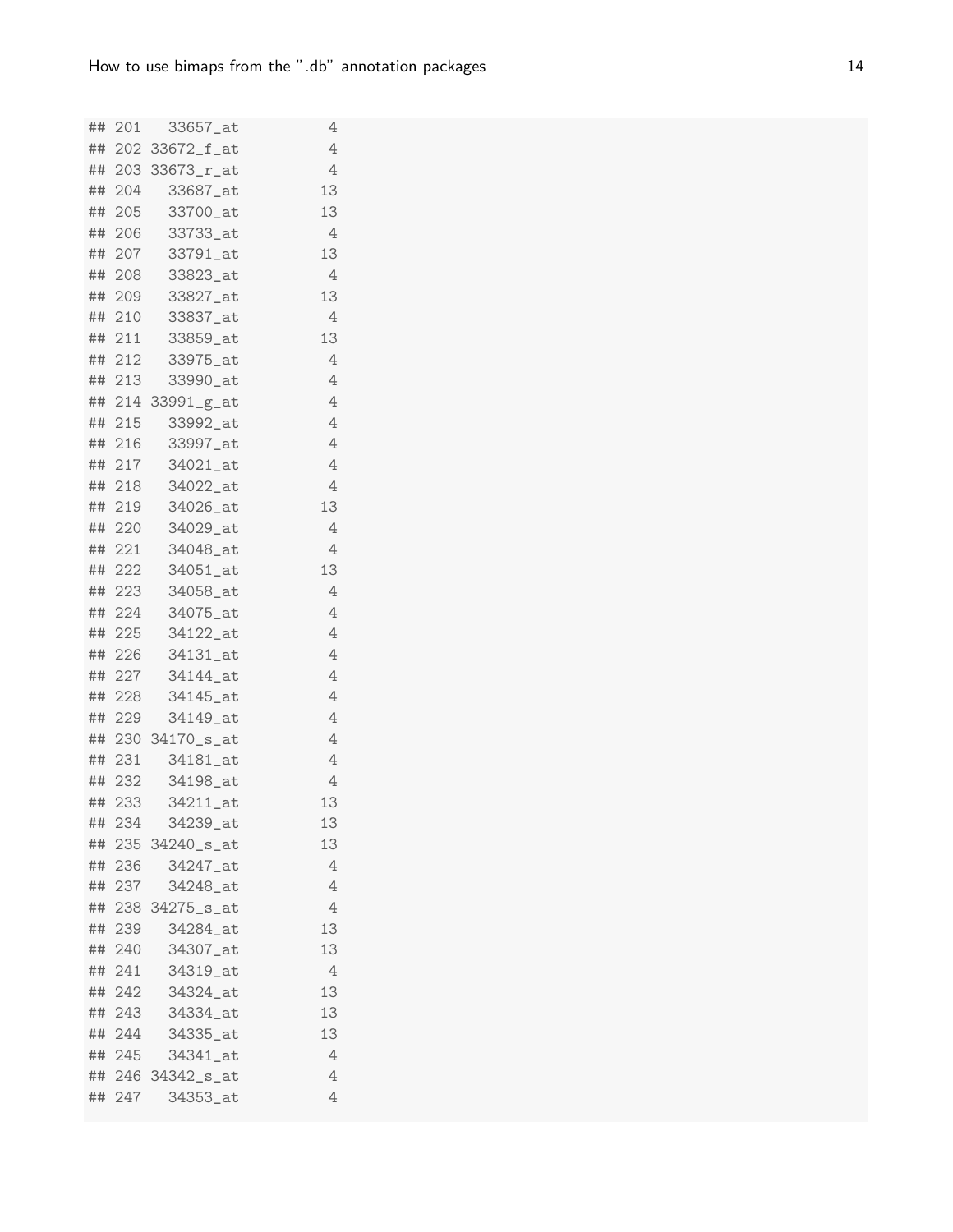|    |        | ## 248 34398_at   | 13 |
|----|--------|-------------------|----|
|    | ## 249 | 34411_at          | 4  |
|    | ## 250 | 34423_at          | 4  |
|    | ## 251 | 34459_at          | 13 |
|    |        | ## 252 34476_r_at | 4  |
|    | ## 253 | 34482_at          | 4  |
|    | ## 254 | 34512_at          | 4  |
|    | ## 255 | 34551_at          | 4  |
|    |        | ## 256 34564_at   | 4  |
|    | ## 257 | 34565_at          | 4  |
|    | ## 258 | 34578_at          | 13 |
|    | ## 259 | 34583_at          | 13 |
|    | ## 260 | 34596_at          | 4  |
|    |        | ## 261 34637_f_at | 4  |
|    |        | ## 262 34638_r_at | 4  |
|    |        | ## 263 34657_at   | 13 |
|    |        | ## 264 34672_at   | 13 |
|    | ## 265 | 34745_at          | 4  |
|    | ## 266 | 34803_at          | 13 |
|    |        | ## 267 34898_at   | 4  |
|    |        | ## 268 34953_i_at | 4  |
|    |        | ## 269 34954_r_at | 4  |
|    | ## 270 | 34955_at          | 13 |
|    |        | ## 271  34973_at  | 4  |
|    | ## 272 | 34984_at          | 4  |
|    | ## 273 | 34988_at          | 4  |
|    | ## 274 | 35020_at          | 4  |
|    | ## 275 | $35021$ at        | 4  |
|    | ## 276 | 35025_at          | 4  |
|    | ## 277 | 35028_at          | 4  |
|    | ## 278 | 35039_at          | 4  |
|    |        | ## 279 35053_at   | 4  |
|    | ## 280 | 35061_at          | 4  |
| ## | 281    | 35063_at          | 4  |
|    | ## 282 | 35081_at          | 13 |
|    | ## 283 | 35105_at          | 13 |
|    | ## 284 | 35107_at          | 13 |
|    | ## 285 | 35110_at          | 13 |
|    | ## 286 | 35131_at          | 4  |
|    | ## 287 | 35134_at          | 4  |
| ## | 288    | 35140_at          | 13 |
|    | ## 289 | 35147_at          | 13 |
|    | ## 290 | 35164_at          | 4  |
|    | ## 291 | 35181_at          | 4  |
|    |        | ## 292 35182_f_at | 4  |
|    | ## 293 | 35193_at          | 13 |
|    | ## 294 | 35213_at          | 13 |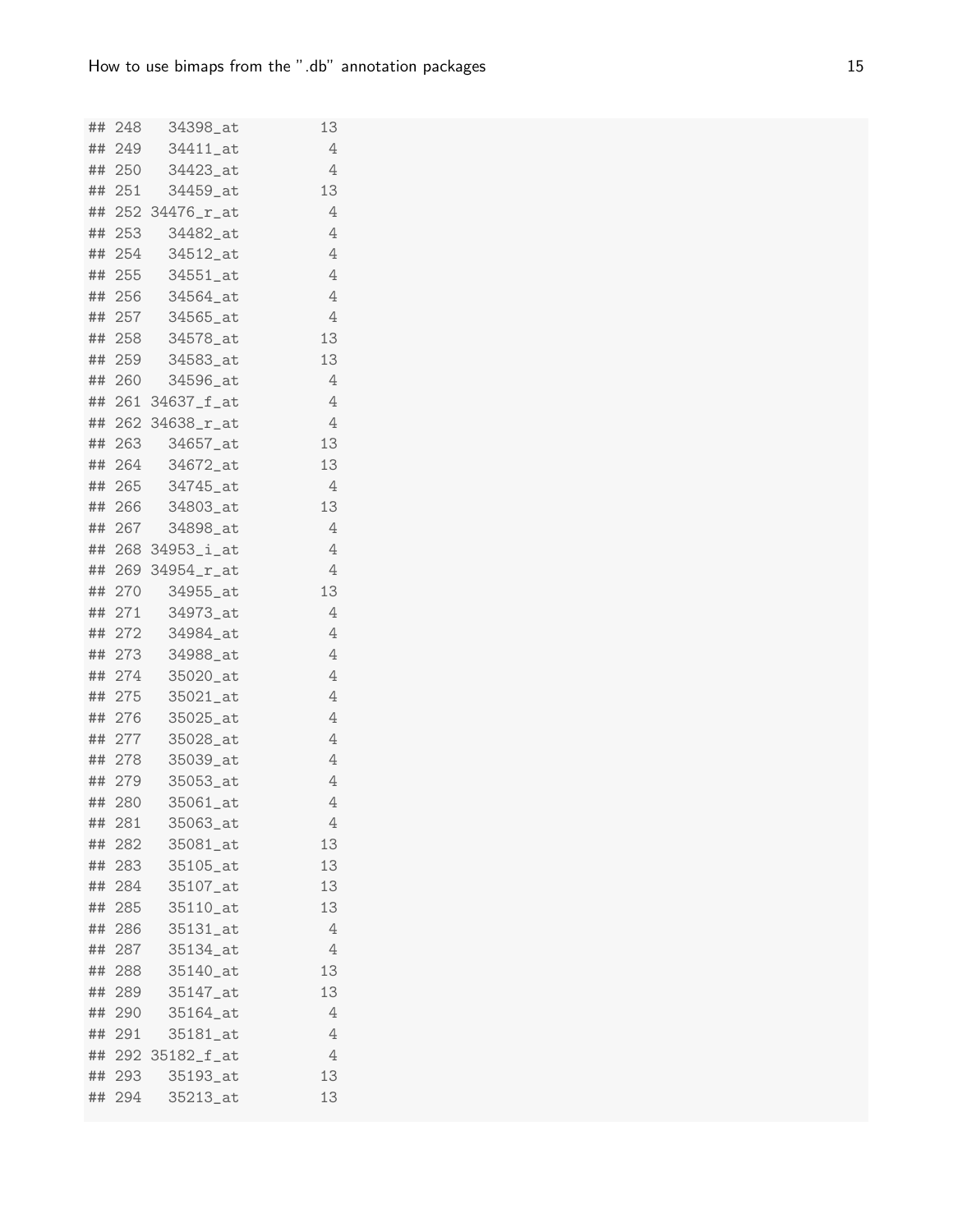|    |               | ## 295 35214_at      | 4      |
|----|---------------|----------------------|--------|
|    |               | ## 296 35215_at      | 4      |
|    | ## 297        | 35220_at             | 4      |
|    |               | ## 298 35285_at      | 4      |
|    |               | ## 299 35306_at      | 4      |
|    |               | ## 300 35344_at      | 13     |
|    |               | ## 301 35356_at      | 4      |
|    |               | ## 302 35357_at      | 4      |
|    |               | ## 303 35371_at      | 4      |
|    |               | ## 304 35372_r_at    | 4      |
|    | ## 305        | 35400_at             | 13     |
|    |               | ## 306 35410_at      | 4      |
|    |               | ## 307 35435_s_at    | 4      |
|    |               | ## 308 35437_at      | 4      |
|    | ## 309        | 35469_at             | 13     |
|    |               | ## 310 35470_at      | 13     |
|    |               | ## 311 35471_g_at    | 13     |
|    | ## 312        | 35481_at             | 13     |
|    | ## 313        | 35507_at             | 4      |
|    |               | ## 314 35523_at      | 4      |
|    |               | ## 315 35554_f_at    | 13     |
|    |               | ## 316 35555_r_at    | 13     |
|    |               | ## 317 35591_at      | 4      |
|    |               | ## 318 35656_at      | 13     |
|    |               | ## 319 35662_at      | 4      |
|    | ## 320        | 35664_at             | 4      |
|    |               | ## 321 35678_at      | 4      |
|    |               | ## 322 35689_at      | 4      |
|    |               | ## 323 35698_at      | 4      |
|    | ## 324        | 35725_at             | 13     |
|    |               | ## 325 35730_at      | 4      |
|    |               | ## 326 35777_at      | 4      |
|    |               | ## 327 35793_at      | 4      |
| ## | 328<br>## 329 | 35827_at<br>35837_at | 4<br>4 |
|    | ## 330        | 35845_at             | 4      |
|    |               | ## 331 35871_s_at    | 4      |
|    | ## 332        | 35877_at             | 13     |
|    | ## 333        | 35904_at             | 13     |
|    |               | ## 334 35939_s_at    | 13     |
|    | ## 335        | 35940_at             | 13     |
|    | ## 336        | 35949_at             | 13     |
|    | ## 337        | 35972_at             | 13     |
|    | ## 338        | 35989_at             | 4      |
|    | ## 339        | 35991_at             | 4      |
|    | ## 340        | 36012_at             | 13     |
|    | ## 341        | 36013_at             | 4      |
|    |               |                      |        |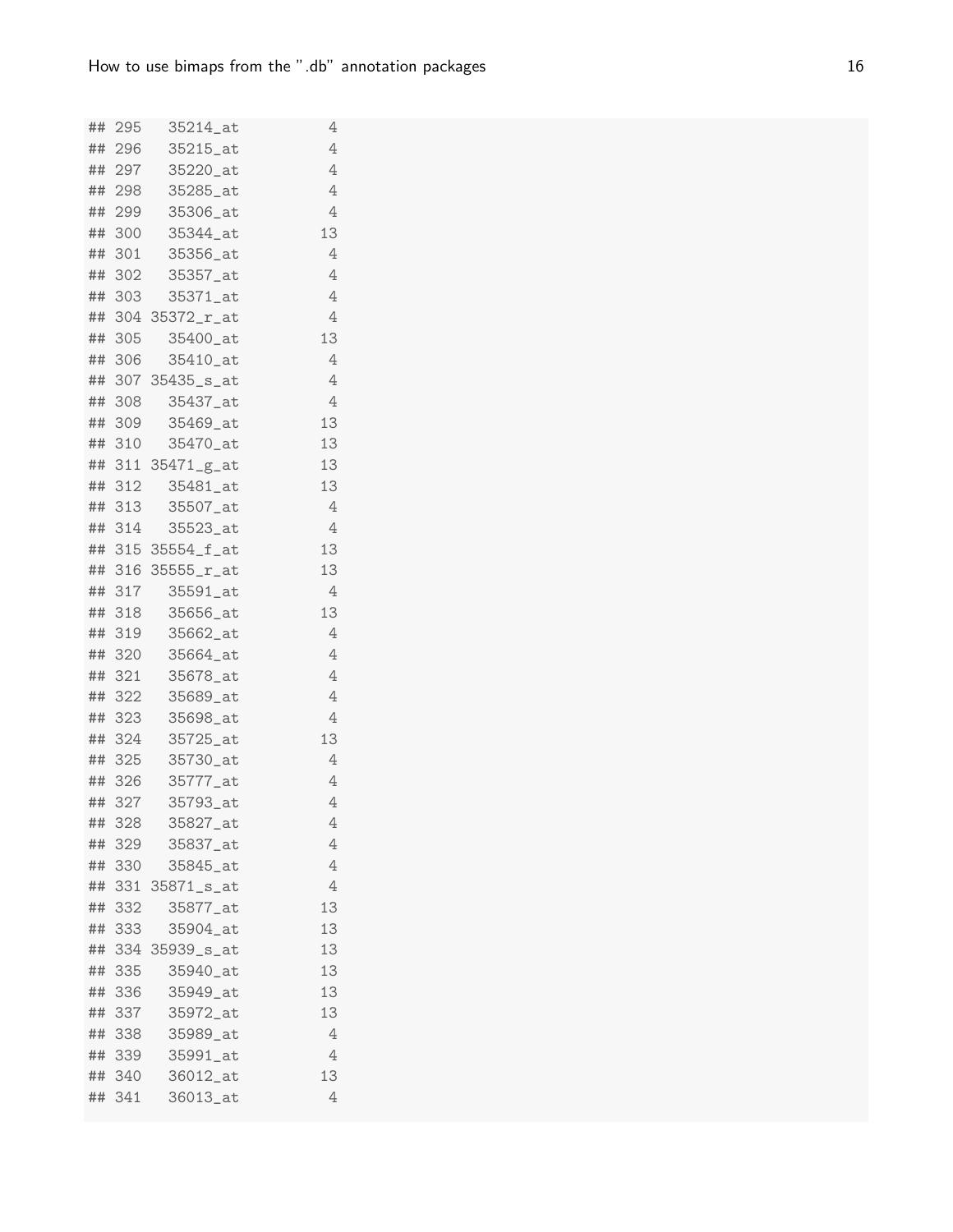|    |        | ## 342 36017_at   | 13 |
|----|--------|-------------------|----|
|    | ## 343 | 36021_at          | 4  |
|    | ## 344 | 36031_at          | 13 |
|    | ## 345 | 36046_at          | 4  |
|    | ## 346 | 36047_at          | 4  |
|    | ## 347 | 36065_at          | 4  |
|    | ## 348 | 36080_at          | 4  |
|    |        | ## 349 36143_at   | 4  |
|    |        | ## 350 36157_at   | 4  |
|    | ## 351 | 36188_at          | 13 |
|    | ## 352 | 36194_at          | 4  |
|    | ## 353 | 36212_at          | 13 |
|    | ## 354 | 36243_at          | 4  |
|    |        | ## 355 36247_f_at | 4  |
|    | ## 356 | 36269_at          | 4  |
|    | ## 357 | 36274_at          | 13 |
|    | ## 358 | 36358_at          | 4  |
|    | ## 359 | 36363_at          | 4  |
|    | ## 360 | 36433_at          | 4  |
|    |        | ## 361 36434_r_at | 4  |
|    | ## 362 | 36510_at          | 13 |
|    | ## 363 | 36521_at          | 13 |
|    | ## 364 | 36606_at          | 4  |
|    |        | ## 365 36622_at   | 4  |
|    | ## 366 | 36627_at          | 4  |
|    | ## 367 | 36659_at          | 13 |
|    | ## 368 | 36717_at          | 4  |
|    | ## 369 | 36788_at          | 13 |
|    | ## 370 | 367_at            | 13 |
|    | ## 371 | 36814_at          | 4  |
|    | ## 372 | 36830_at          | 13 |
|    |        | ## 373 36913_at   | 4  |
|    | ## 374 | 36914_at          | 4  |
| ## | 375    | 36915_at          | 4  |
|    | ## 376 | 36918_at          | 4  |
|    | ## 377 | 36939_at          | 4  |
|    |        | ## 378 36968_s_at | 13 |
|    | ## 379 | 36990_at          | 4  |
|    | ## 380 | 37006_at          | 4  |
| ## | 381    | 37019_at          | 4  |
| ## | 382    | 37023_at          | 13 |
|    | ## 383 | 37056_at          | 4  |
|    | ## 384 | 37058_at          | 4  |
|    | ## 385 | 37062_at          | 4  |
|    | ## 386 | 37067_at          | 13 |
|    | ## 387 | 37079_at          | 13 |
|    | ## 388 | 37099_at          | 13 |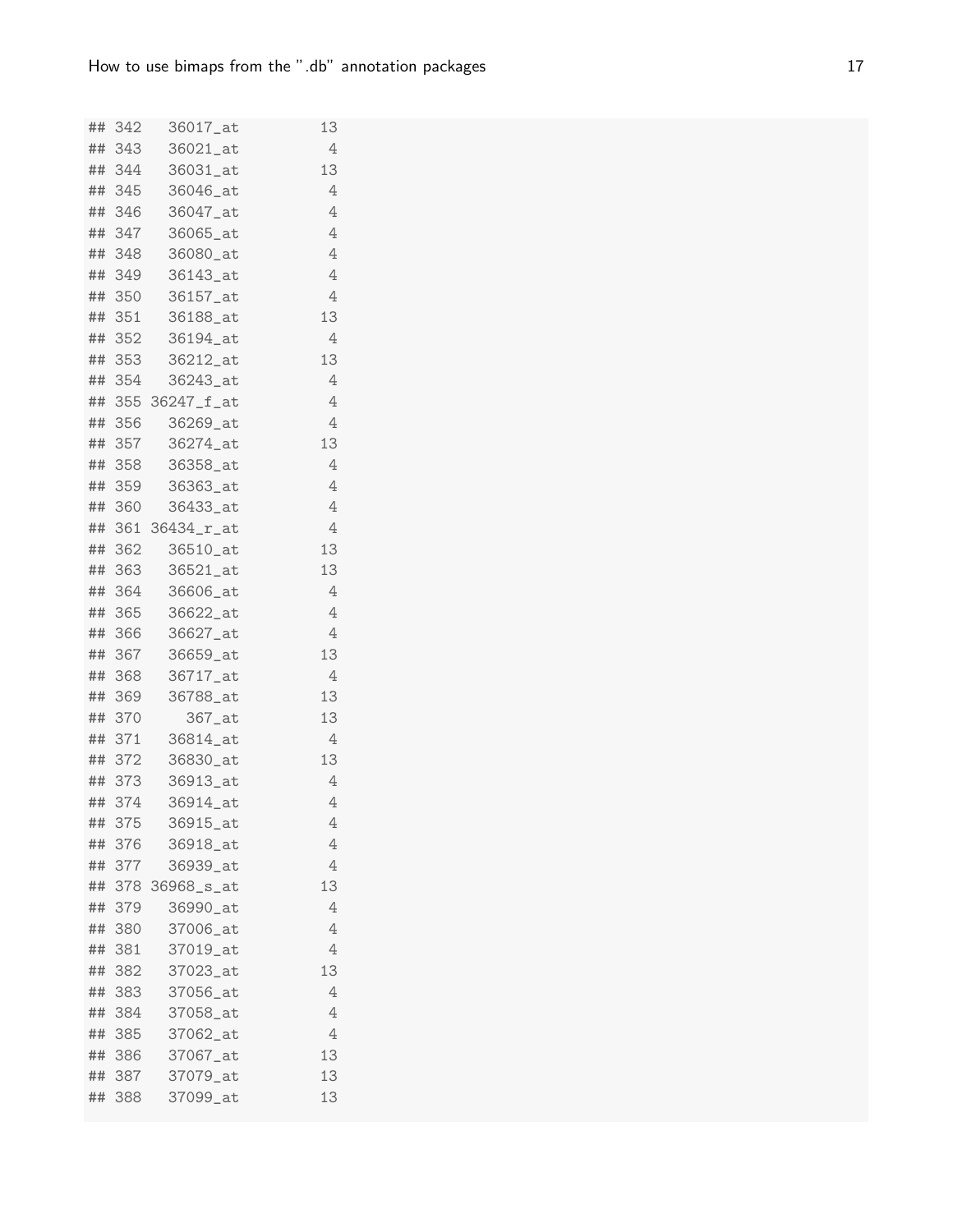| 13<br>## 390<br>37154_at<br>4<br>## 391<br>37170_at<br>13<br>## 392<br>37172_at<br>4<br>393<br>37173 at<br>##<br>4<br>394<br>37187_at<br>##<br>4<br>## 395<br>37206_at<br>4<br>## 396<br>37219_at<br>4<br>## 397 37223_at<br>4<br>37243_at<br>## 398<br>13<br>## 399<br>37244_at<br>4<br>## 400<br>37280_at<br>4<br>## 401<br>37282_at<br>## 402 37291_r_at<br>4<br>13<br>## 403<br>37303_at<br>4<br>## 404 37322_s_at<br>4<br>## 405 37323_r_at<br>## 406 37356_r_at<br>4<br>4<br>## 407<br>37366_at<br>4<br>## 408 37404_at<br>4<br>## 409<br>37416_at<br>4<br>## 410<br>37472_at<br>37518_at<br>13<br>## 411<br>4<br>## 412<br>37520_at<br>4<br>## 413 37521_s_at<br>## 414 37522_r_at<br>4<br>## 415<br>37571_at<br>13<br>416<br>37578_at<br>4<br>##<br>13<br>## 417<br>37593_at<br>4<br>## 418<br>37619_at<br>13<br>## 419<br>37658_at<br>4<br>## 420 37707_i_at<br>4<br>## 421 37708_r_at<br>4<br>##<br>422<br>37723_at<br>## 423<br>37747_at<br>4<br>4<br>424<br>37748_at<br>##<br>37752_at<br>## 425<br>4<br>37757_at<br>13<br>##<br>426<br>427<br>37767_at<br>4<br>##<br>4<br>428<br>37840_at<br>##<br>429<br>37852_at<br>4<br>##<br>13<br>430<br>37926_at<br>##<br>431<br>37930_at<br>13<br>##<br>432<br>37964_at<br>4<br>##<br>4<br>38008_at<br>## 433<br>38016_at<br>4<br>## 434<br>4<br>##<br>435<br>38024_at |  | ## 389 37109_at | 13 |
|----------------------------------------------------------------------------------------------------------------------------------------------------------------------------------------------------------------------------------------------------------------------------------------------------------------------------------------------------------------------------------------------------------------------------------------------------------------------------------------------------------------------------------------------------------------------------------------------------------------------------------------------------------------------------------------------------------------------------------------------------------------------------------------------------------------------------------------------------------------------------------------------------------------------------------------------------------------------------------------------------------------------------------------------------------------------------------------------------------------------------------------------------------------------------------------------------------------------------------------------------------------------------------------------------------------------------|--|-----------------|----|
|                                                                                                                                                                                                                                                                                                                                                                                                                                                                                                                                                                                                                                                                                                                                                                                                                                                                                                                                                                                                                                                                                                                                                                                                                                                                                                                            |  |                 |    |
|                                                                                                                                                                                                                                                                                                                                                                                                                                                                                                                                                                                                                                                                                                                                                                                                                                                                                                                                                                                                                                                                                                                                                                                                                                                                                                                            |  |                 |    |
|                                                                                                                                                                                                                                                                                                                                                                                                                                                                                                                                                                                                                                                                                                                                                                                                                                                                                                                                                                                                                                                                                                                                                                                                                                                                                                                            |  |                 |    |
|                                                                                                                                                                                                                                                                                                                                                                                                                                                                                                                                                                                                                                                                                                                                                                                                                                                                                                                                                                                                                                                                                                                                                                                                                                                                                                                            |  |                 |    |
|                                                                                                                                                                                                                                                                                                                                                                                                                                                                                                                                                                                                                                                                                                                                                                                                                                                                                                                                                                                                                                                                                                                                                                                                                                                                                                                            |  |                 |    |
|                                                                                                                                                                                                                                                                                                                                                                                                                                                                                                                                                                                                                                                                                                                                                                                                                                                                                                                                                                                                                                                                                                                                                                                                                                                                                                                            |  |                 |    |
|                                                                                                                                                                                                                                                                                                                                                                                                                                                                                                                                                                                                                                                                                                                                                                                                                                                                                                                                                                                                                                                                                                                                                                                                                                                                                                                            |  |                 |    |
|                                                                                                                                                                                                                                                                                                                                                                                                                                                                                                                                                                                                                                                                                                                                                                                                                                                                                                                                                                                                                                                                                                                                                                                                                                                                                                                            |  |                 |    |
|                                                                                                                                                                                                                                                                                                                                                                                                                                                                                                                                                                                                                                                                                                                                                                                                                                                                                                                                                                                                                                                                                                                                                                                                                                                                                                                            |  |                 |    |
|                                                                                                                                                                                                                                                                                                                                                                                                                                                                                                                                                                                                                                                                                                                                                                                                                                                                                                                                                                                                                                                                                                                                                                                                                                                                                                                            |  |                 |    |
|                                                                                                                                                                                                                                                                                                                                                                                                                                                                                                                                                                                                                                                                                                                                                                                                                                                                                                                                                                                                                                                                                                                                                                                                                                                                                                                            |  |                 |    |
|                                                                                                                                                                                                                                                                                                                                                                                                                                                                                                                                                                                                                                                                                                                                                                                                                                                                                                                                                                                                                                                                                                                                                                                                                                                                                                                            |  |                 |    |
|                                                                                                                                                                                                                                                                                                                                                                                                                                                                                                                                                                                                                                                                                                                                                                                                                                                                                                                                                                                                                                                                                                                                                                                                                                                                                                                            |  |                 |    |
|                                                                                                                                                                                                                                                                                                                                                                                                                                                                                                                                                                                                                                                                                                                                                                                                                                                                                                                                                                                                                                                                                                                                                                                                                                                                                                                            |  |                 |    |
|                                                                                                                                                                                                                                                                                                                                                                                                                                                                                                                                                                                                                                                                                                                                                                                                                                                                                                                                                                                                                                                                                                                                                                                                                                                                                                                            |  |                 |    |
|                                                                                                                                                                                                                                                                                                                                                                                                                                                                                                                                                                                                                                                                                                                                                                                                                                                                                                                                                                                                                                                                                                                                                                                                                                                                                                                            |  |                 |    |
|                                                                                                                                                                                                                                                                                                                                                                                                                                                                                                                                                                                                                                                                                                                                                                                                                                                                                                                                                                                                                                                                                                                                                                                                                                                                                                                            |  |                 |    |
|                                                                                                                                                                                                                                                                                                                                                                                                                                                                                                                                                                                                                                                                                                                                                                                                                                                                                                                                                                                                                                                                                                                                                                                                                                                                                                                            |  |                 |    |
|                                                                                                                                                                                                                                                                                                                                                                                                                                                                                                                                                                                                                                                                                                                                                                                                                                                                                                                                                                                                                                                                                                                                                                                                                                                                                                                            |  |                 |    |
|                                                                                                                                                                                                                                                                                                                                                                                                                                                                                                                                                                                                                                                                                                                                                                                                                                                                                                                                                                                                                                                                                                                                                                                                                                                                                                                            |  |                 |    |
|                                                                                                                                                                                                                                                                                                                                                                                                                                                                                                                                                                                                                                                                                                                                                                                                                                                                                                                                                                                                                                                                                                                                                                                                                                                                                                                            |  |                 |    |
|                                                                                                                                                                                                                                                                                                                                                                                                                                                                                                                                                                                                                                                                                                                                                                                                                                                                                                                                                                                                                                                                                                                                                                                                                                                                                                                            |  |                 |    |
|                                                                                                                                                                                                                                                                                                                                                                                                                                                                                                                                                                                                                                                                                                                                                                                                                                                                                                                                                                                                                                                                                                                                                                                                                                                                                                                            |  |                 |    |
|                                                                                                                                                                                                                                                                                                                                                                                                                                                                                                                                                                                                                                                                                                                                                                                                                                                                                                                                                                                                                                                                                                                                                                                                                                                                                                                            |  |                 |    |
|                                                                                                                                                                                                                                                                                                                                                                                                                                                                                                                                                                                                                                                                                                                                                                                                                                                                                                                                                                                                                                                                                                                                                                                                                                                                                                                            |  |                 |    |
|                                                                                                                                                                                                                                                                                                                                                                                                                                                                                                                                                                                                                                                                                                                                                                                                                                                                                                                                                                                                                                                                                                                                                                                                                                                                                                                            |  |                 |    |
|                                                                                                                                                                                                                                                                                                                                                                                                                                                                                                                                                                                                                                                                                                                                                                                                                                                                                                                                                                                                                                                                                                                                                                                                                                                                                                                            |  |                 |    |
|                                                                                                                                                                                                                                                                                                                                                                                                                                                                                                                                                                                                                                                                                                                                                                                                                                                                                                                                                                                                                                                                                                                                                                                                                                                                                                                            |  |                 |    |
|                                                                                                                                                                                                                                                                                                                                                                                                                                                                                                                                                                                                                                                                                                                                                                                                                                                                                                                                                                                                                                                                                                                                                                                                                                                                                                                            |  |                 |    |
|                                                                                                                                                                                                                                                                                                                                                                                                                                                                                                                                                                                                                                                                                                                                                                                                                                                                                                                                                                                                                                                                                                                                                                                                                                                                                                                            |  |                 |    |
|                                                                                                                                                                                                                                                                                                                                                                                                                                                                                                                                                                                                                                                                                                                                                                                                                                                                                                                                                                                                                                                                                                                                                                                                                                                                                                                            |  |                 |    |
|                                                                                                                                                                                                                                                                                                                                                                                                                                                                                                                                                                                                                                                                                                                                                                                                                                                                                                                                                                                                                                                                                                                                                                                                                                                                                                                            |  |                 |    |
|                                                                                                                                                                                                                                                                                                                                                                                                                                                                                                                                                                                                                                                                                                                                                                                                                                                                                                                                                                                                                                                                                                                                                                                                                                                                                                                            |  |                 |    |
|                                                                                                                                                                                                                                                                                                                                                                                                                                                                                                                                                                                                                                                                                                                                                                                                                                                                                                                                                                                                                                                                                                                                                                                                                                                                                                                            |  |                 |    |
|                                                                                                                                                                                                                                                                                                                                                                                                                                                                                                                                                                                                                                                                                                                                                                                                                                                                                                                                                                                                                                                                                                                                                                                                                                                                                                                            |  |                 |    |
|                                                                                                                                                                                                                                                                                                                                                                                                                                                                                                                                                                                                                                                                                                                                                                                                                                                                                                                                                                                                                                                                                                                                                                                                                                                                                                                            |  |                 |    |
|                                                                                                                                                                                                                                                                                                                                                                                                                                                                                                                                                                                                                                                                                                                                                                                                                                                                                                                                                                                                                                                                                                                                                                                                                                                                                                                            |  |                 |    |
|                                                                                                                                                                                                                                                                                                                                                                                                                                                                                                                                                                                                                                                                                                                                                                                                                                                                                                                                                                                                                                                                                                                                                                                                                                                                                                                            |  |                 |    |
|                                                                                                                                                                                                                                                                                                                                                                                                                                                                                                                                                                                                                                                                                                                                                                                                                                                                                                                                                                                                                                                                                                                                                                                                                                                                                                                            |  |                 |    |
|                                                                                                                                                                                                                                                                                                                                                                                                                                                                                                                                                                                                                                                                                                                                                                                                                                                                                                                                                                                                                                                                                                                                                                                                                                                                                                                            |  |                 |    |
|                                                                                                                                                                                                                                                                                                                                                                                                                                                                                                                                                                                                                                                                                                                                                                                                                                                                                                                                                                                                                                                                                                                                                                                                                                                                                                                            |  |                 |    |
|                                                                                                                                                                                                                                                                                                                                                                                                                                                                                                                                                                                                                                                                                                                                                                                                                                                                                                                                                                                                                                                                                                                                                                                                                                                                                                                            |  |                 |    |
|                                                                                                                                                                                                                                                                                                                                                                                                                                                                                                                                                                                                                                                                                                                                                                                                                                                                                                                                                                                                                                                                                                                                                                                                                                                                                                                            |  |                 |    |
|                                                                                                                                                                                                                                                                                                                                                                                                                                                                                                                                                                                                                                                                                                                                                                                                                                                                                                                                                                                                                                                                                                                                                                                                                                                                                                                            |  |                 |    |
|                                                                                                                                                                                                                                                                                                                                                                                                                                                                                                                                                                                                                                                                                                                                                                                                                                                                                                                                                                                                                                                                                                                                                                                                                                                                                                                            |  |                 |    |
|                                                                                                                                                                                                                                                                                                                                                                                                                                                                                                                                                                                                                                                                                                                                                                                                                                                                                                                                                                                                                                                                                                                                                                                                                                                                                                                            |  |                 |    |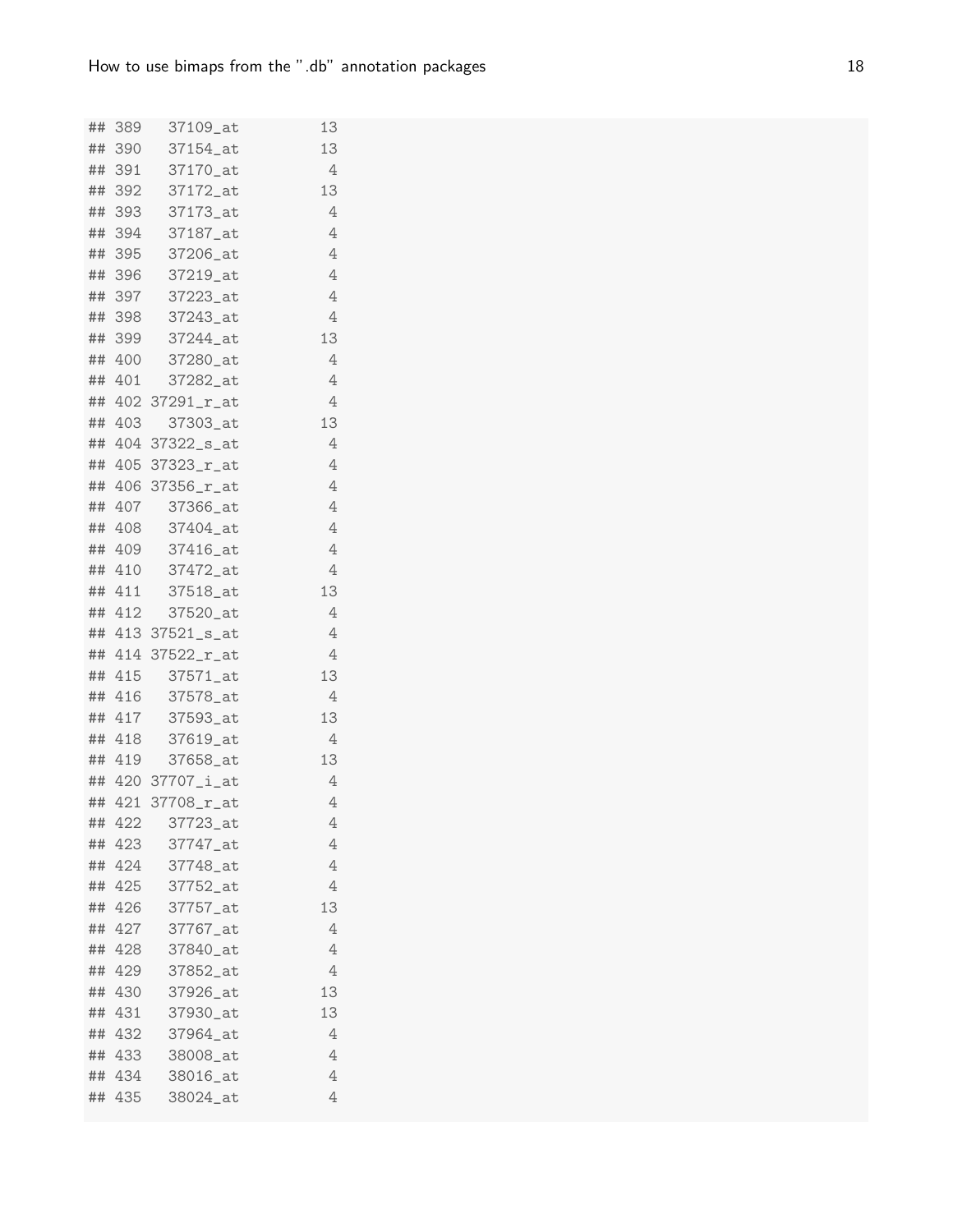|    |                  | ## 436 38025_r_at    | 4      |
|----|------------------|----------------------|--------|
|    |                  | ## 437 38035_at      | 13     |
|    | ## 438           | 38065_at             | 4      |
|    |                  | ## 439 38102_at      | 13     |
|    |                  | ## 440 38120_at      | 4      |
|    | ## 441           | 38168_at             | 4      |
|    | ## 442           | 38254_at             | 4      |
|    |                  | ## 443 38304_r_at    | 13     |
|    |                  | ## 444 38353_at      | 13     |
|    | ## 445           | 38375_at             | 13     |
|    | ## 446           | 38438_at             | 4      |
|    |                  | ## 447 38485_at      | 4      |
|    |                  | ## 448 38488_s_at    | 4      |
|    |                  | ## 449 38489_at      | 4      |
|    | ## 450           | 38587_at             | 4      |
|    |                  | ## 451 38606_at      | 4      |
|    |                  | ## 452 38615_at      | 13     |
|    | ## 453           | 38643_at             | 4      |
|    |                  | ## 454 38649_at      | 13     |
|    |                  | ## 455 38714_at      | 4      |
|    |                  | ## 456 38715_at      | 4      |
|    | ## 457           | 38736_at             | 4      |
|    |                  | ## 458 38751_i_at    | 4      |
|    |                  | ## 459 38752_r_at    | 4      |
|    |                  | ## 460 38767_at      | 4      |
|    | ## 461           | 38768_at             | 4      |
|    |                  | ## 462 38778_at      | 4      |
|    |                  | ## 463 38821_at      | 4      |
|    |                  | ## 464 38825_at      | 4      |
|    | ## 465           | 38838_at             | 4      |
|    |                  | ## 466 38854_at      | 4      |
|    |                  | ## 467 38891_at      | 4      |
|    |                  | ## 468 38957_at      | 13     |
|    | ## 469           | 38972_at             | 13     |
|    | ## 470           | 38988_at             | 4      |
|    | ## 471           | 39028_at             | 13     |
|    | ## 472           | 39032_at             | 13     |
|    | ## 473<br>## 474 | 39037_at<br>39056_at | 4<br>4 |
|    | ## 475           | 39083_at             | 4      |
| ## | 476              | 39131_at             | 13     |
|    | ## 477           | 39132_at             | 4      |
|    |                  | ## 478 39208_i_at    | 4      |
|    |                  | ## 479 39209_r_at    | 4      |
|    | ## 480           | 39224_at             | 4      |
|    | ## 481           | 39256_at             | 13     |
|    | ## 482           | 39257_at             | 13     |
|    |                  |                      |        |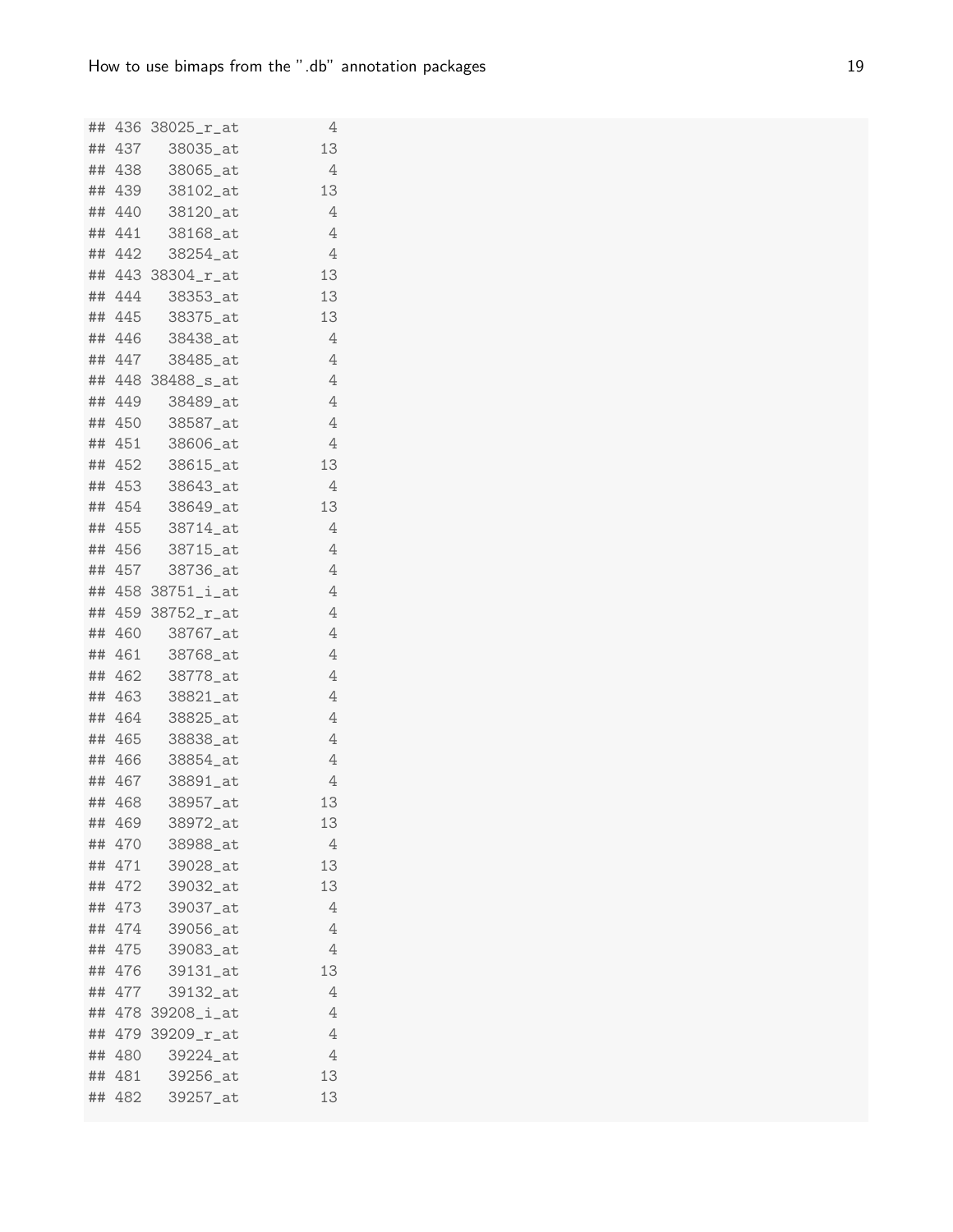|    |        | ## 483 39269_at                      | 13       |
|----|--------|--------------------------------------|----------|
|    |        | ## 484 39295_s_at                    | 4        |
|    | ## 485 | 39297_at                             | 13       |
|    |        | ## 486 39333_at                      | 13       |
|    |        | ## 487 39337_at                      | 4        |
|    |        | ## 488 39355_at                      | 4        |
|    |        | ## 489 39369_at                      | 4        |
|    |        | ## 490 39380_at                      | 4        |
|    |        | ## 491 39382_at                      | 4        |
|    | ## 492 | 39405_at                             | 13       |
|    |        | ## 493 39469_s_at                    | 13       |
|    |        | ## 494 39475_at                      | 4        |
|    |        | ## 495 39481_at                      | 4        |
|    | ## 496 | 39488_at                             | 13       |
|    |        | ## 497 39489_g_at                    | 13       |
|    |        | ## 498 39535_at                      | 4        |
|    |        | ## 499 39536_at                      | $\rm 4$  |
|    | ## 500 | 39554_at                             | 4        |
|    |        | ## 501 39555_at                      | 4        |
|    |        | ## 502 39576_at                      | 4        |
|    |        | ## 503 39579_at                      | 13       |
|    | ## 504 | 39600_at                             | 4        |
|    | ## 505 | 39634_at                             | 4        |
|    |        | ## 506 39662_s_at                    | 4        |
|    |        | ## 507 39665_at                      | 4        |
|    | ## 508 | 39680_at                             | 4        |
|    |        | ## 509 39690_at                      | 4        |
|    |        | ## 510 39698_at                      | 4        |
|    |        | ## 511 39734_at                      | 4        |
|    | ## 512 | 39746_at                             | 4        |
|    | ## 513 | 39748_at                             | 13<br>13 |
|    |        | ## 514 39758_f_at<br>## 515 39777_at | 13       |
|    | ## 516 | 39786_at                             | 4        |
|    | ## 517 | 39847_at                             | 4        |
|    | ## 518 | 39850_at                             | 4        |
|    | ## 519 | 39851_at                             | 4        |
|    | ## 520 | 39852_at                             | 13       |
|    | ## 521 | 39878_at                             | 13       |
| ## | 522    | 39897_at                             | 4        |
| ## | 523    | 39924_at                             | 13       |
| ## | 524    | 39929_at                             | 4        |
|    | ## 525 | 39955_at                             | 13       |
|    | ## 526 | 39960_at                             | 4        |
|    | ## 527 | 39979_at                             | 13       |
|    | ## 528 | 40018_at                             | 13       |
|    |        | ## 529 40058_s_at                    | 4        |
|    |        |                                      |          |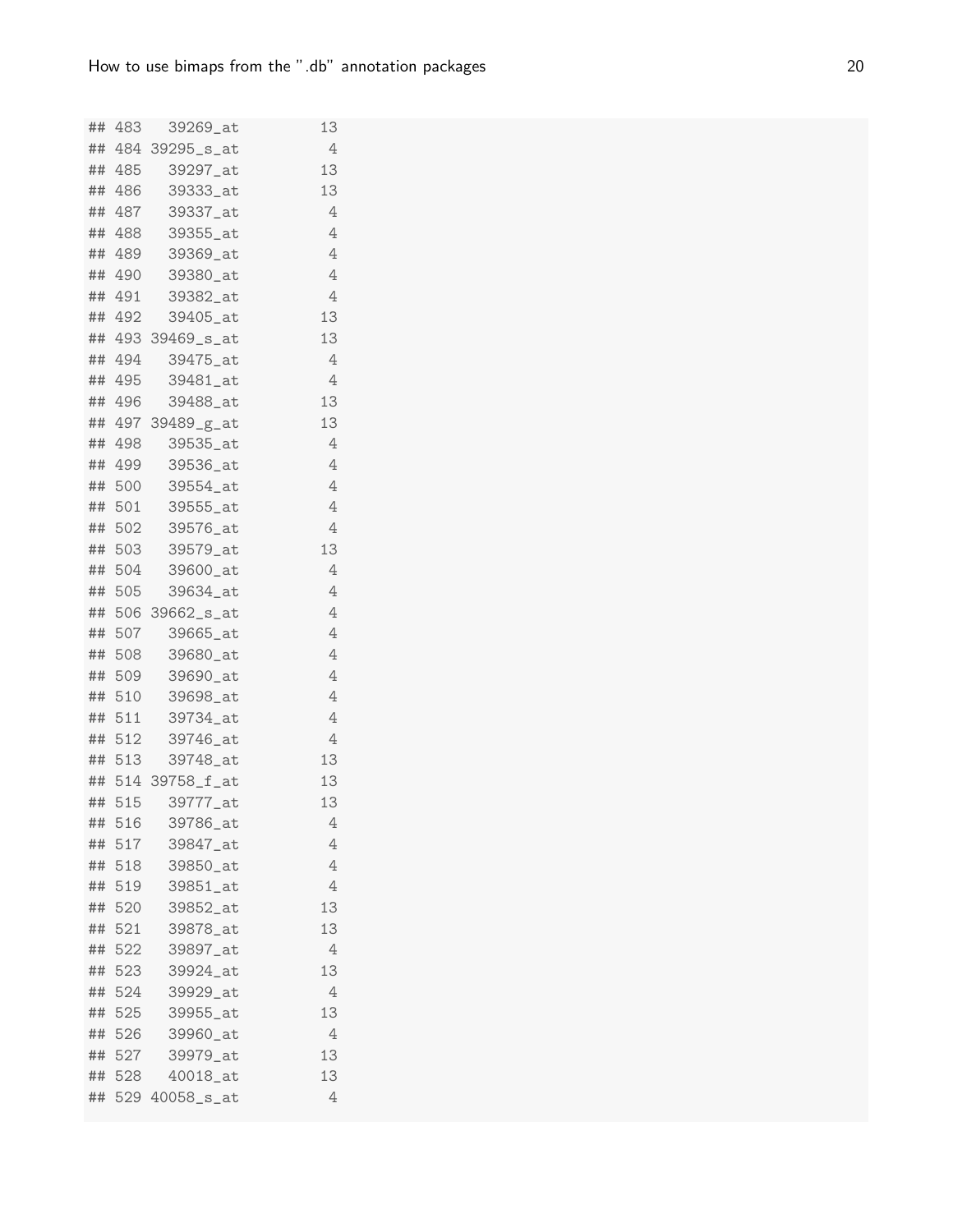|    |        | ## 530 40059_r_at      | 4              |
|----|--------|------------------------|----------------|
|    |        | ## 531 40060_r_at      | 4              |
|    | ## 532 | 40067_at               | 13             |
|    |        | ## 533 40072_at        | 13             |
|    |        | ## 534 40082_at        | 4              |
|    | ## 535 | $400$ _at              | 13             |
|    |        | ## 536 40114_at        | 4              |
|    |        | ## 537 40121_at        | 4              |
|    |        | ## 538 40148_at        | 4              |
|    |        | ## 539 40180_at        | 13             |
|    |        | ## 540 40181_f_at      | 13             |
|    | ## 541 | 40199_at               | 4              |
|    |        | ## 542 40217_s_at      | 4              |
|    | ## 543 | 40218_at               | 4              |
|    | ## 544 | $40225$ _at            | 4              |
|    |        | ## 545 40226_at        | $\overline{4}$ |
|    |        | ## 546 40272_at        | 4              |
|    |        | ## 547  40310_at       | 4              |
|    |        | ## 548 40312_at        | 13             |
|    |        | ## 549 40323_at        | 4              |
|    |        | ## 550 40349_at        | 4              |
|    |        | ## 551 40354_at        | 4              |
|    | ## 552 | 40392_at               | 13             |
|    |        | ## 553 40404_s_at      | 13             |
|    |        | ## 554 40449_at        | 4              |
|    | ## 555 | $40454$ <sub>-at</sub> | 4              |
|    |        | ## 556 40456_at        | 4              |
|    |        | ## 557 40473_at        | 13             |
|    |        | ## 558 40492_at        | 4              |
|    | ## 559 | 40530_at               | 4              |
|    | ## 560 | $40570$ _at            | 13             |
|    |        | ## 561 40576_f_at      | 4              |
|    |        | ## 562 40633_at        | 13             |
|    | ## 563 | 40681_at               | 13             |
|    | ## 564 | 40697_at               | 4              |
|    | ## 565 | 40710_at               | 4              |
|    | ## 566 | 40711_at               | 4              |
|    | ## 567 | $40727$ _at            | 4              |
|    | ## 568 | 40746_at               | 4              |
|    |        | ## 569 40770_f_at      | 4              |
| ## | 570    | 40772_at               | 4              |
|    | ## 571 | 40773_at               | 4              |
|    | ## 572 | 40818_at               | 4              |
|    | ## 573 | 40828_at               | 13             |
|    | ## 574 | 40839_at               | 13             |
|    | ## 575 | 40853_at               | 4              |
|    |        | ## 576 40880_r_at      | 4              |
|    |        |                        |                |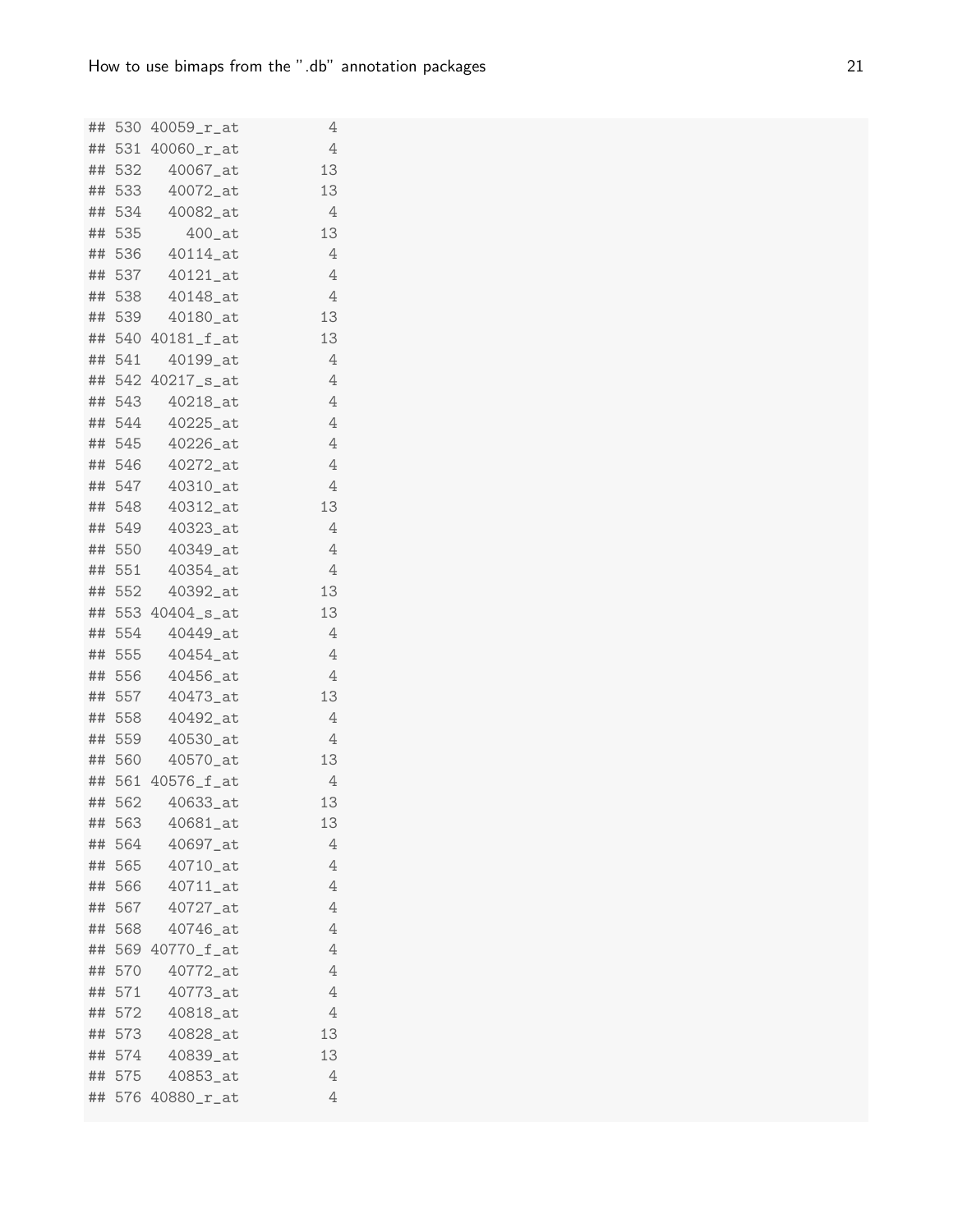|    |        | ## 577 40893_at               | 13             |
|----|--------|-------------------------------|----------------|
|    | ## 578 | $408$ <sub>-at</sub>          | 4              |
|    |        | ## 579 40908_r_at             | 13             |
|    | ## 580 | 40943_at                      | 4              |
|    |        | ## 581 40970_at               | 13             |
|    |        | ## 582 40989_at               | 4              |
|    | ## 583 | 40990_at                      | 4              |
|    | ## 584 | $40991$ _at                   | 4              |
|    |        | ## 585 40992_s_at             | $\overline{4}$ |
|    |        | ## 586 40993_r_at             | $\overline{4}$ |
|    |        | ## 587 41014_s_at             | 4              |
|    |        | ## 588 41024_f_at             | 4              |
|    |        | ## 589 41025_r_at             | $\overline{4}$ |
|    |        | ## 590 41026_f_at             | 4              |
|    | ## 591 | $41069$ <sub>-at</sub>        | 13             |
|    |        | ## 592 41071_at               | 4              |
|    |        | ## 593 41104_at               | 4              |
|    |        | ## 594 41118_at               | 13             |
|    |        | ## 595 41119_f_at             | 13             |
|    |        | ## 596 41145_at               | 4              |
|    |        | ## 597 41148_at               | 4              |
|    |        | ## 598 41182_at               | 13             |
|    |        | ## 599 41191_at               | 4              |
|    |        | ## 600 41276_at               | 13             |
|    |        | ## 601 41277_at               | 13             |
|    |        | ## 602 41300_s_at             | 13             |
|    | ## 603 | 41301_at                      | 13             |
|    |        | ## 604 41308_at               | $\overline{4}$ |
|    | ## 606 | ## 605 41309_g_at<br>41317_at | 4<br>13        |
|    |        | ## 607 41318_g_at             | 13             |
|    | ## 608 | 41319_at                      | 13             |
|    |        | ## 609 41376_i_at             | 4              |
| ## |        | 610 41377_f_at                | 4              |
|    | ## 611 | 41391_at                      | 4              |
| ## | 612    | 41392_at                      | 4              |
|    | ## 613 | 41402_at                      | 4              |
|    | ## 614 | 41434_at                      | 4              |
|    | ## 615 | 41436_at                      | 13             |
| ## | 616    | 41456_at                      | 4              |
| ## | 617    | 41459_at                      | 13             |
| ## | 618    | 41470_at                      | 4              |
| ## |        | 619 41491_s_at                | 13             |
| ## |        | 620 41492_r_at                | 13             |
|    | ## 621 | 41493_at                      | 13             |
|    | ## 622 | 41534_at                      | 4              |
| ## | 623    | 41555_at                      | 4              |
|    |        |                               |                |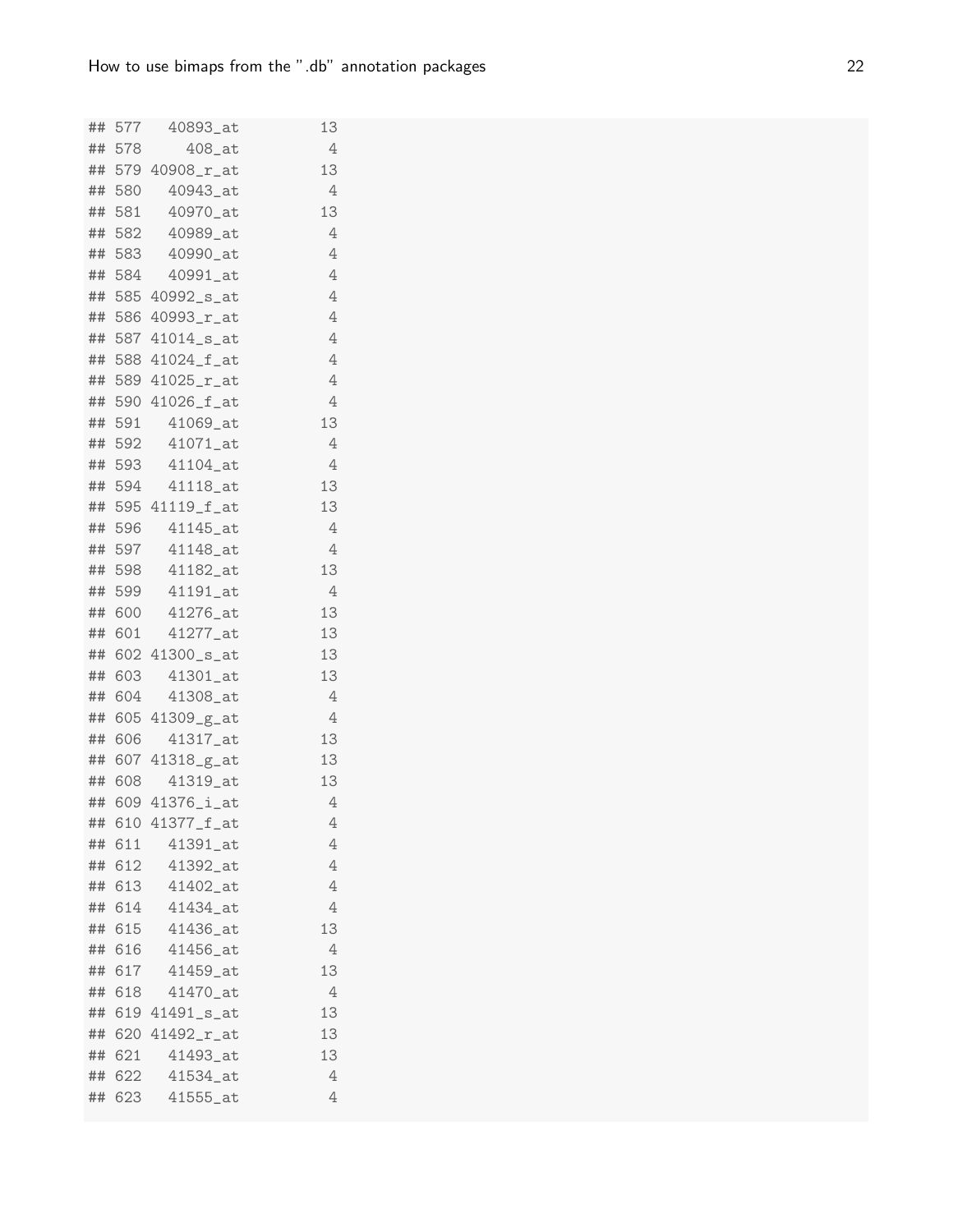|    |        | ## 624 41556_s_at       | 4  |
|----|--------|-------------------------|----|
|    |        | ## 625 41585_at         | 4  |
|    |        | ## 626 41667_s_at       | 13 |
|    |        | ## 627 41668_r_at       | 13 |
|    | ## 628 | 41697_at                | 4  |
| ## | 629    | 41801_at                | 4  |
|    |        | ## 630 41806_at         | 4  |
|    | ## 631 | 41860_at                | 13 |
| ## | 632    | 431_at                  | 4  |
|    | ## 633 | $504$ _at               | 4  |
|    | ## 634 | $507$ _ $s$ _at         | 4  |
| ## | 635    | $579$ _at               | 4  |
|    | ## 636 | 618_at                  | 4  |
|    | ## 637 | $630$ _at               | 4  |
|    | ## 638 | $631-g$ <sub>-</sub> at | 4  |
|    | ## 639 | 655_at                  | 4  |
|    | ## 640 | $690$ _s_at             | 4  |
|    | ## 641 | $692$ _ $s$ _at         | 4  |
| ## | 642    | $764$ _s_at             | 4  |
|    | ## 643 | 820_at                  | 4  |
|    | ## 644 | 886_at                  | 4  |
| ## | 645    | 931_at                  | 13 |
|    | ## 646 | $936$ $s$ $at$          | 4  |
|    | ## 647 | $948$ _s_at             | 4  |
|    | ## 648 | 963_at                  | 13 |
|    | ## 649 | $975$ <sub>-at</sub>    | 4  |
|    | ## 650 | 990_at                  | 13 |
|    | ## 651 | $991-g-at$              | 13 |

To get this in the classic named-list format:

```
z \leftarrow as.list(revmap(x)[chroms])names(z)
## [1] "4" "13"
z[["Y"]]
## NULL
```
Many of the common methods for accessing Bimap objects return things in list format. This can be convenient. But you have to be careful about this if you want to use unlist(). For example the following will return multiple probes for each chromosome:

```
chrs = c("12", "6")mget(chrs, revmap(hgu95av2CHR[1:30]), ifnotfound=NA)
## $`12`
## [1] "1018_at" "1019_g_at" "101_at" "1021_at"
##
## $`6`
```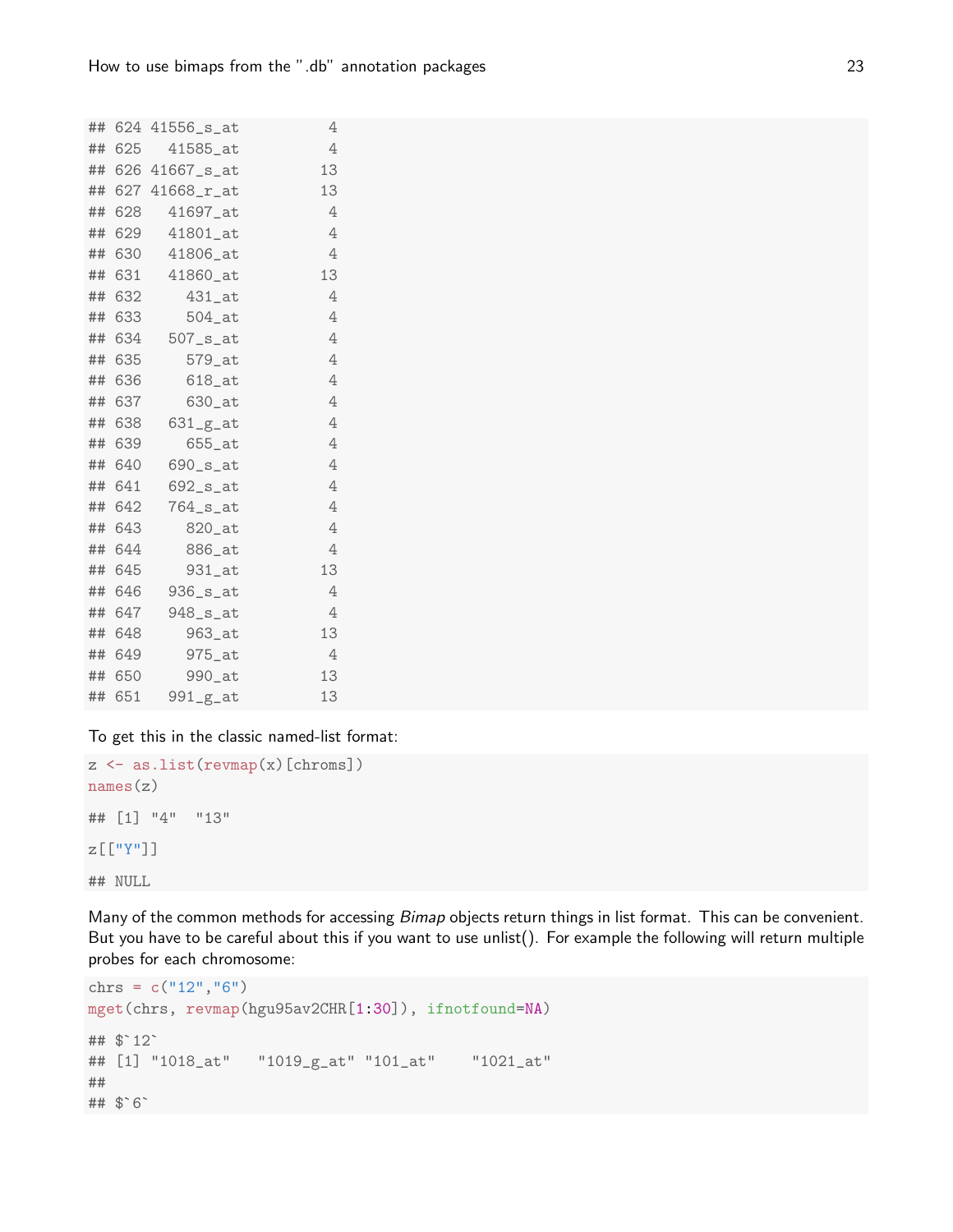## [1] "1026\_s\_at" "1027\_at"

But look what happens here if we try to unlist that:

|    | unlist(mget(chrs, revmap(hgu95av2CHR[1:30]), ifnotfound=NA))      |     |     |     |    |    |
|----|-------------------------------------------------------------------|-----|-----|-----|----|----|
| ## | 121                                                               | 122 | 123 | 124 | 61 | 62 |
|    | ## "1018_at" "1019_g_at" "101_at" "1021_at" "1026_s_at" "1027_at" |     |     |     |    |    |

Yuck! One trick that will sometimes help is to use Rfunctionunlist2. But be careful here too. Depending on what step comes next, Rfunctionunlist2 may not really help you...

```
unlist2(mget(chrs, revmap(hgu95av2CHR[1:30]), ifnotfound=NA))
## 12 12 12 12 6 6
## "1018_at" "1019_g_at" "101_at" "1021_at" "1026_s_at" "1027_at"
```
Lets ask if the probes in 'pbids' mapped to cytogenetic location "18q11.2"?

```
x \leftarrow hgu95av2MAP
pbids <- c("38912_at", "41654_at", "907_at", "2053_at", "2054_g_at",
          "40781_at")
x <- subset(x, Lkeys=pbids, Rkeys="18q11.2")
toTable(x)
## probe_id cytogenetic_location
## 1 2053_at 18q11.2
## 2 2054_g_at 18q11.2
```
To coerce this map to a named vector:

```
pb2cyto \leftarrow as.daracter(x)pb2cyto[pbids]
## <NA> <NA> <NA> 2053_at 2054_g_at <NA>
## NA NA NA "18q11.2" "18q11.2" NA
```
The coercion of the reverse map works too but issues a warning because of the duplicated names for the reasons stated above:

```
cyto2pb \leftarrow as.daracter(revmap(x))
```
## Warning in .local(x, ...): returned vector has duplicated names

# 2.0.8 Accessing probes that map to multiple targets

In many probe packages, some probes are known to map to multiple genes. The reasons for this can be biological as happens in the arabidopsis packages, but usually it is due to the fact that the genome builds that chip platforms were based on were less stable than desired. Thus what may have originally been a probe designed to measure one thing can end up measuring many things. Usually you don't want to use probes like this, because if they manufacturer doesn't know what they map to then their usefullness is definitely suspect. For this reason, by default all chip packages will normally hide such probes in the standard mappings. But sometimes you may want access to the answers that the manufacturer says such a probe will map to. In such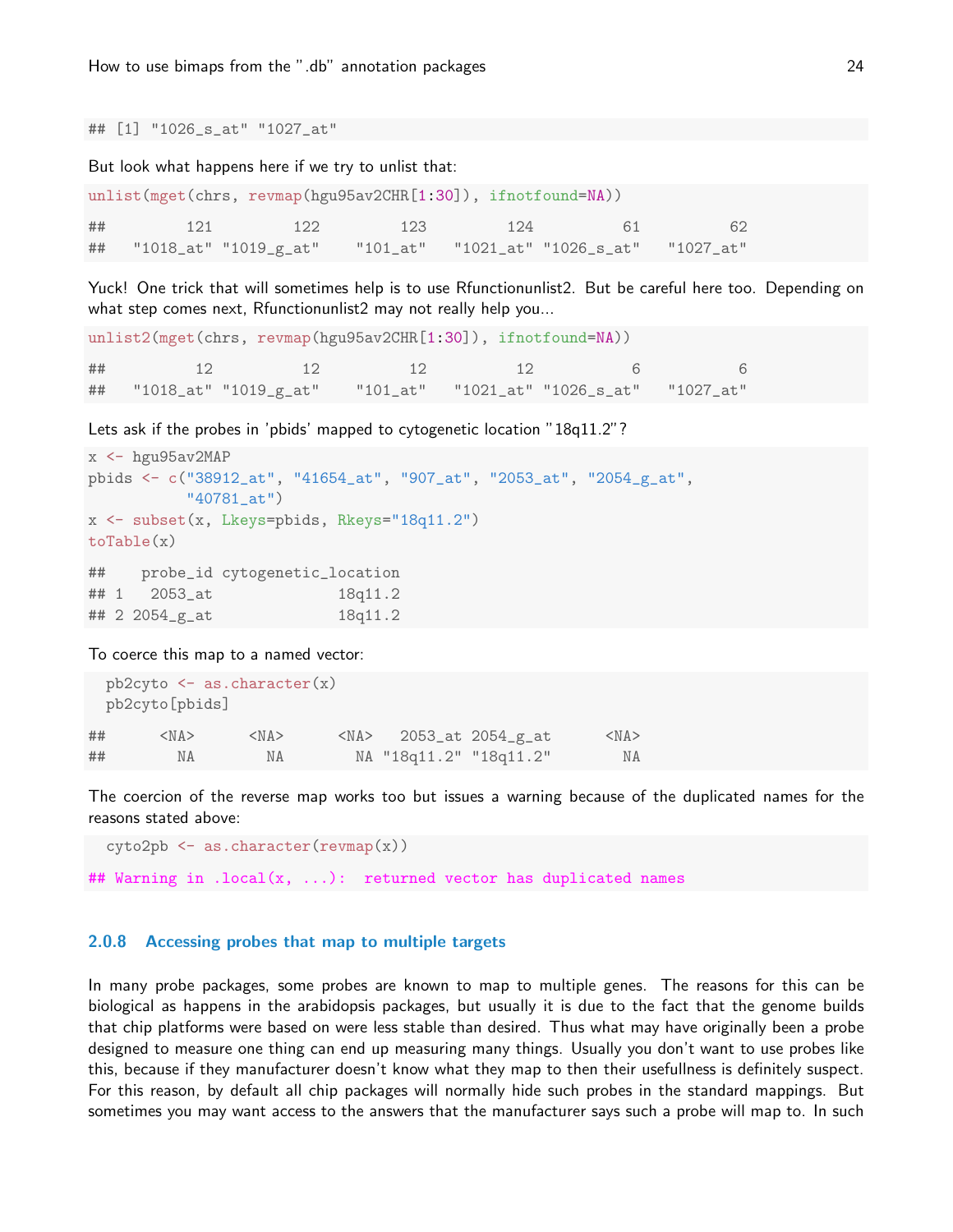cases, you will want to use the toggleProbes method. To use this method, just call it on a standard mapping and copy the result into a new mapping (you cannot alter the original mapping). Then treat the new mapping as you would any other mapping.

```
## How many probes?
 dim(hgu95av2ENTREZID)
## [1] 11543 2
 ## Make a mapping with multiple probes exposed
 multi <- toggleProbes(hgu95av2ENTREZID, "all")
 ## How many probes?
 dim(multi)
## [1] 13372 2
```
If you then decide that you want to make a mapping that has only multiple mappings or you wish to revert one of your maps back to the default state of only showing the single mappings then you can use toggleProbes to switch back and forth.

```
## Make a mapping with ONLY multiple probes exposed
 multiOnly <- toggleProbes(multi, "multiple")
 ## How many probes?
 dim(multiOnly)
## [1] 1829 2
 ## Then make a mapping with ONLY single mapping probes
 singleOnly <- toggleProbes(multiOnly, "single")
 ## How many probes?
 dim(singleOnly)
## [1] 11543 2
```
Finally, there are also a pair of test methods hasMultiProbes and hasSingleProbes that can be used to see what methods a mapping presently has exposed.

```
## Test the multiOnly mapping
hasMultiProbes(multiOnly)
```
## [1] TRUE

hasSingleProbes(multiOnly)

## [1] FALSE

```
## Test the singleOnly mapping
hasMultiProbes(singleOnly)
```
## [1] FALSE

hasSingleProbes(singleOnly)

## [1] TRUE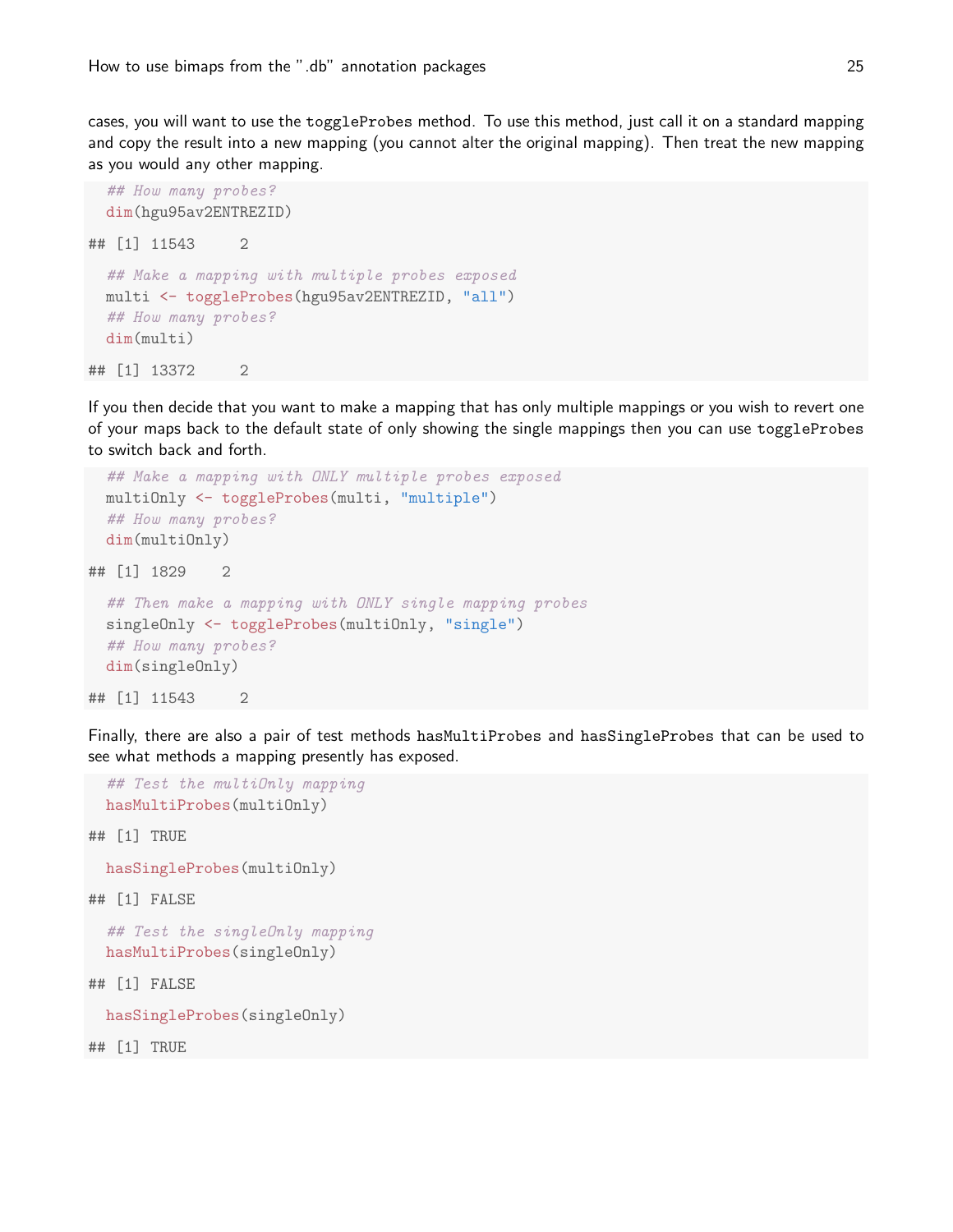# 2.0.9 Using SQL to access things directly

While the mapping objects provide a lot of convenience, sometimes there are definite benefits to writing a simple SQL query. But in order to do this, it is necessary to know a few things. The 1st thing you will need to know is some SQL. Fortunately, it is quite easy to learn enough basic SQL to get stuff out of a database. Here are 4 basic SQL things that you may find handy:

First, you need to know about SELECT statements. A simple example would look something like this:

SELECT \* FROM genes;

Which would select everything from the genes table.

SELECT gene id FROM genes;

Will select only the gene id field from the genes table.

Second you need to know about WHERE clauses:

SELECT gene\_id,\_id FROM genes WHERE gene\_id=1;

Will only get records from the genes table where the gene-id is  $= 1$ .

Thirdly, you will want to know about an inner join:

SELECT \* FROM genes, chromosomes WHERE genes. \_id=chromosomes. \_id;

This is only slightly more complicated to understand. Here we want to get all the records that are in both the 'genes' and 'chromosomes' tables, but we only want ones where the ' id' field is identical. This is known as an inner join because we only want the elements that are in both of these tables with respect to ' id'. There are other kinds of joins that are worth learning about, but most of the time, this is all you will need to do.

Finally, it is worthwhile to learn about the AS keyword which is useful for making long queries easier to read. For the previous example, we could have written it this way to save space:

SELECT \* FROM genes AS g, chromosomes AS c WHERE g. \_id=c. \_id;

In a simple example like this you might not see a lot of savings from using AS, so lets consider what happens when we want to also specify which fields we want:

SELECT g.gene\_id,c.chromosome FROM genes AS g,chromosomes AS c WHERE  $g$ .\_id=c.\_id;

Now you are most of the way there to being able to query the databases directly. The only other thing you need to know is a little bit about how to access these databases from R. With each package, you will also get a method that will print the schema for its database, you can view this to see what sorts of tables are present etc.

org.Hs.eg\_dbschema()

To access the data in a database, you will need to connect to it. Fortunately, each package will automatically give you a connection object to that database when it loads.

org.Hs.eg\_dbconn()

You can use this connection object like this: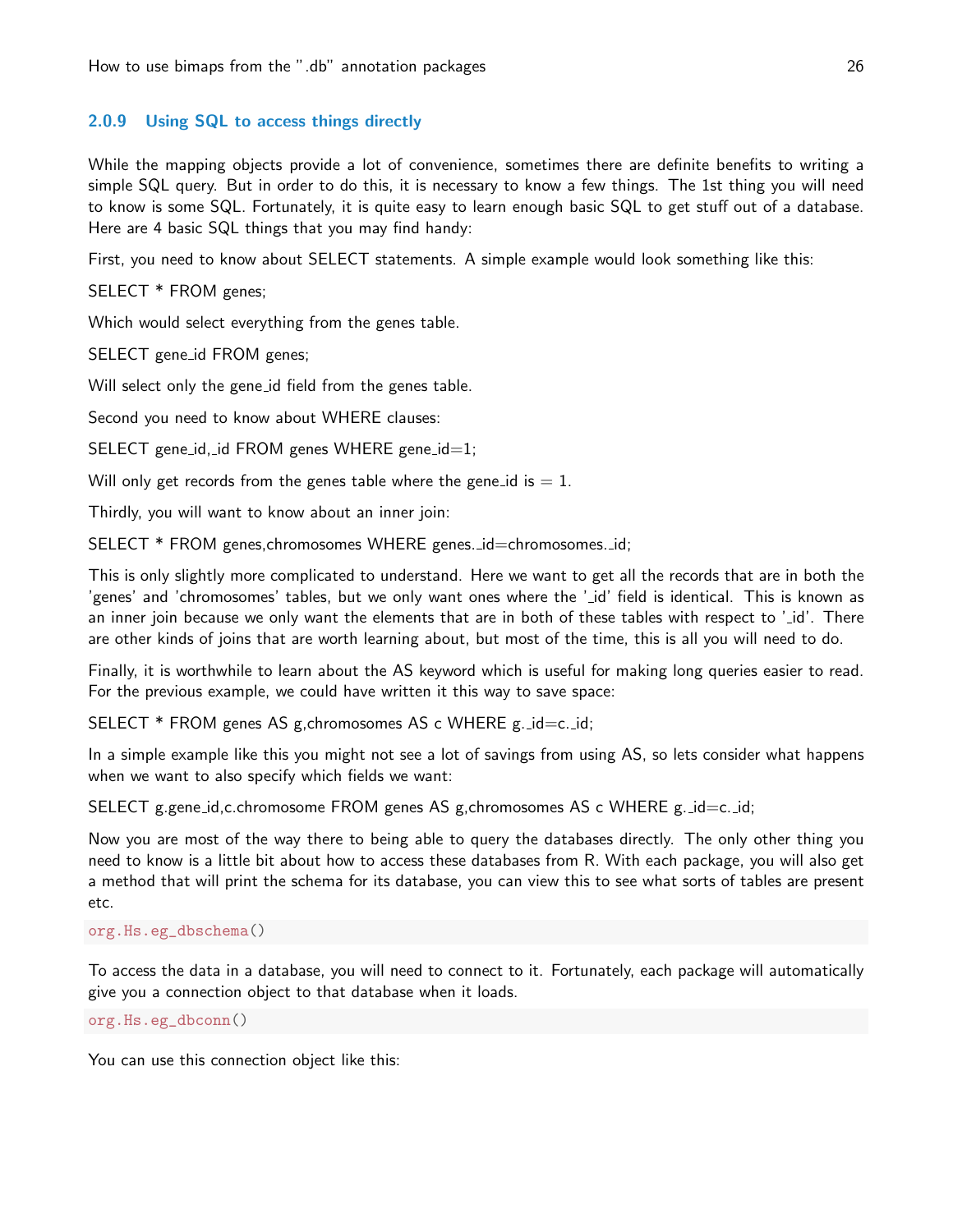```
query <- "SELECT gene_id FROM genes LIMIT 10;"
result = dbGetQuery(org.Hs.eg_dbconn(), query)
result
```
#### Exercise 5

Retrieve the entrez gene ID and chromosome by using a database query. Show how you could do the same thing by using toTable

# 2.0.10 Combining data from multiple annotation packages at the SQL level

For a more complex example, consider the task of obtaining all gene symbols which are probed on a chip that have at least one GO BP ID annotation with evidence code IMP, IGI, IPI, or IDA. Here is one way to extract this using the environment-based packages:

```
## Obtain SYMBOLS with at least one GO BP
## annotation with evidence IMP, IGI, IPI, or IDA.
system.time({
bpids \leq eapply(hgu95av2G0, function(x) {
    if (\text{length}(x)) == 1 && is.na(x))
      NA
    else {
        sapply(x, function(z)if (z$Ontology == "BP")
              z$GOID
            else
              NA
            })
    }
})
bpids <- unlist(bpids)
bpids <- unique(bpids[!is.na(bpids)])
g2p <- mget(bpids, hgu95av2GO2PROBE)
wantedp \leftarrow lapply(g2p, function(x) {
    x[names(x) %in% c("IMP", "IGI", "IPI", "IDA")]})
wantedp <- wantedp[sapply(wantedp, length) > 0]
wantedp <- unique(unlist(wantedp))
ans <- unlist(mget(wantedp, hgu95av2SYMBOL))
})
length(ans)
ans[1:10]
```
All of the above code could have been reduced to a single SQL query with the SQLite-based packages. But to put together this query, you would need to look 1st at the schema to know what tables are present:

hgu95av2\_dbschema()

This function will give you an output of all the create table statements that were used to generate the hgu95av2 database. In this case, this is a chip package, so you will also need to see the schema for the organism package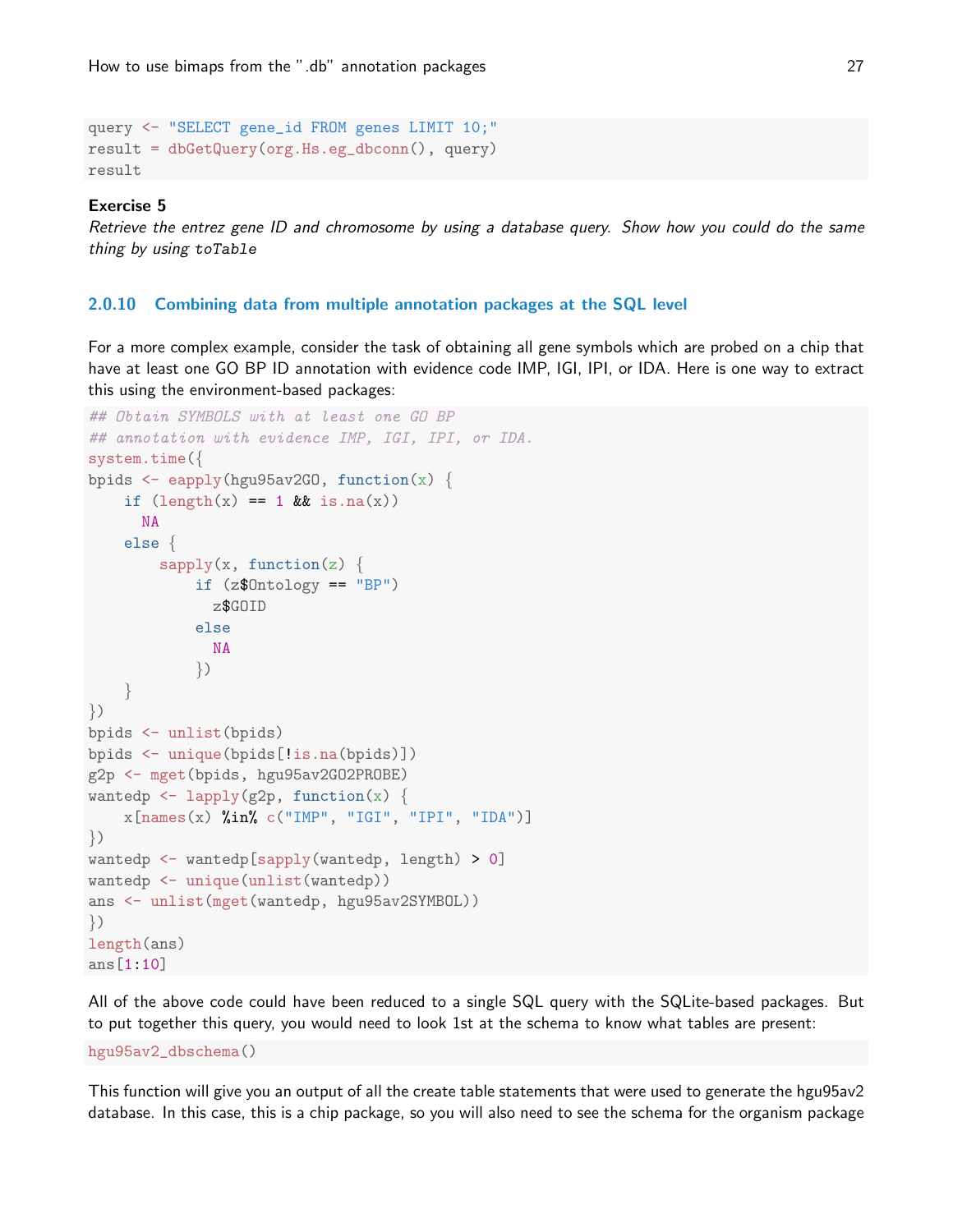that it depends on. To learn what package it depends on, look at the ORGPKG value:

hgu95av2ORGPKG

Then you can see that schema by looking at its schema method:

```
org.Hs.eg_dbschema()
```
So now we can see that we want to connect the data in the go\_bp, and symbol tables from the org. Hs.eg.sqlite database along with the probes data in the hgu95av2.sqlite database. How can we do that?

It turns out that one of the great conveniences of SQLite is that it allows other databases to be 'ATTACHed'. Thus, we can keep our data in many differnt databases, and then 'ATTACH' them to each other in a modular fashion. The databases for a given build have been built together and frozen into a single version specifically to allow this sort of behavoir. To use this feature, the SQLite ATTACH command requires the filename for the database file on your filesystem. Fortunately, R provides a nice system independent way of getting that information. Note that the name of the database is always the same as the name of the package, with the suffix '.sqlite'.:

```
orgDBLoc = system.file("extdata", "org.Hs.eg.sqlite", package="org.Hs.eg.db")
attachSQL = paste("ATTACH '", orgDBLoc, "' AS orgDB;", sep = "")
dbGetQuery(hgu95av2_dbconn(), attachSQL)
```
Finally, you can assemble a cross-db sql query and use the helper function as follows. Note that when we want to refer to tables in the attached database, we have to use the 'orgDB' prefix that we specified in the 'ATTACH' query above.:

```
system.time({
SQL <- "SELECT DISTINCT probe_id, symbol FROM probes, orgDB.gene_info AS gi, orgDB.genes AS g, org
zz <- dbGetQuery(hgu95av2_dbconn(), SQL)
\}## user system elapsed
## 0.220 0.000 0.245
#its a good idea to always DETACH your database when you are finished...
dbGetQuery(hgu95av2_dbconn(), "DETACH orgDB" )
```
#### Exercise 6

Retrieve the entrez gene ID, chromosome location information and cytoband infomration by using a single database query.

# Exercise 7

Expand on the example in the text above to combine data from the hgu95av2.db and org.Hs.eg.db with the GO.db package so as to include the GO ID, and term definition in the output.

The version number of R and packages loaded for generating the vignette were:

```
## R version 3.1.3 (2015-03-09)
## Platform: x86_64-unknown-linux-gnu (64-bit)
## Running under: Ubuntu precise (12.04.5 LTS)
##
## locale:
```